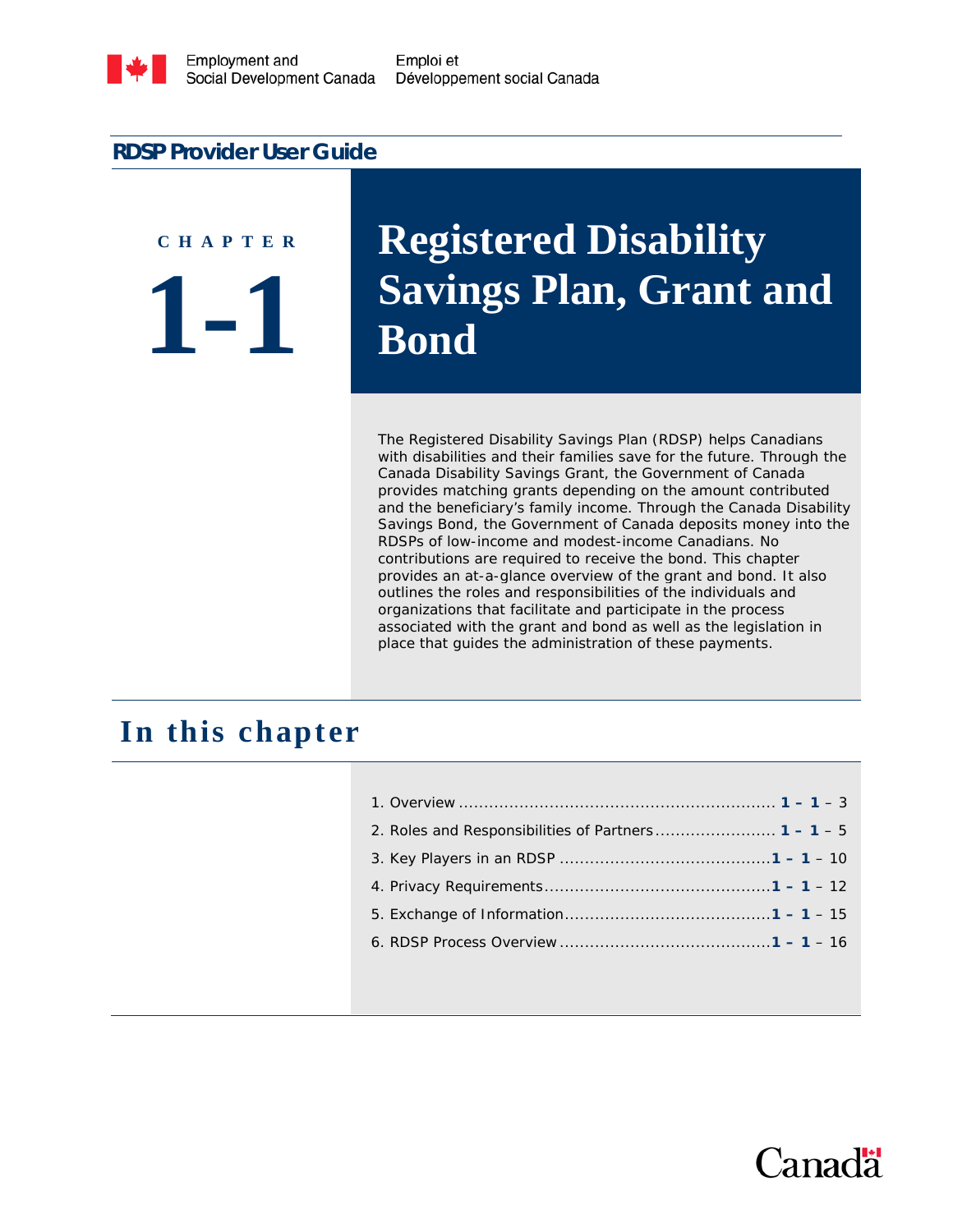## **Table of Contents**

| 1              |       |  |                                                                     |  |  |  |  |
|----------------|-------|--|---------------------------------------------------------------------|--|--|--|--|
|                | 1.1   |  |                                                                     |  |  |  |  |
|                | 1.2   |  |                                                                     |  |  |  |  |
|                | 1.3   |  |                                                                     |  |  |  |  |
| $\overline{2}$ |       |  |                                                                     |  |  |  |  |
|                | 2.1   |  |                                                                     |  |  |  |  |
|                | 2.2   |  |                                                                     |  |  |  |  |
|                | 2.2.1 |  |                                                                     |  |  |  |  |
|                | 2.2.2 |  |                                                                     |  |  |  |  |
|                | 2.2.3 |  |                                                                     |  |  |  |  |
|                | 2.3   |  |                                                                     |  |  |  |  |
|                | 2.3.1 |  |                                                                     |  |  |  |  |
|                | 2.3.2 |  |                                                                     |  |  |  |  |
| 3              |       |  |                                                                     |  |  |  |  |
|                | 3.1   |  |                                                                     |  |  |  |  |
|                | 3.2   |  |                                                                     |  |  |  |  |
|                | 3.2.1 |  |                                                                     |  |  |  |  |
|                | 3.3   |  |                                                                     |  |  |  |  |
|                | 3.3.1 |  |                                                                     |  |  |  |  |
| 4              |       |  |                                                                     |  |  |  |  |
|                | 4.1   |  |                                                                     |  |  |  |  |
| 4.1.1<br>4.1.2 |       |  |                                                                     |  |  |  |  |
|                |       |  | The Personal Information Protection and Electronic Documents Act 13 |  |  |  |  |
|                | 4.2   |  |                                                                     |  |  |  |  |
|                | 4.2.1 |  |                                                                     |  |  |  |  |
| 5              |       |  |                                                                     |  |  |  |  |
| 6              |       |  |                                                                     |  |  |  |  |
| 6.1            |       |  |                                                                     |  |  |  |  |
| 6.2            |       |  |                                                                     |  |  |  |  |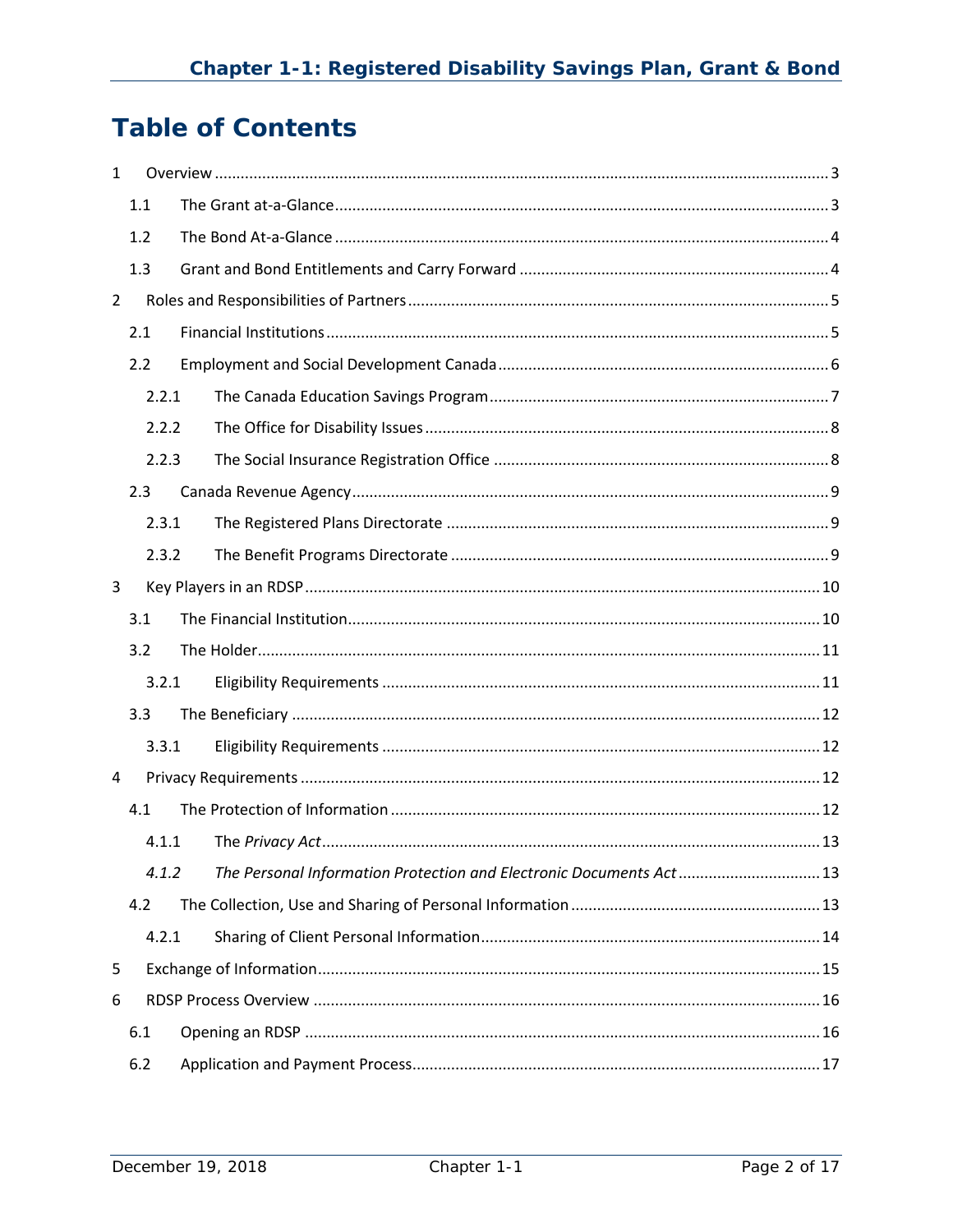## <span id="page-2-0"></span>**1 Overview**

The RDSP is a long-term savings plan to help Canadians with disabilities and their families **save for the future**.

The "**beneficiary**" of the Registered Disability Savings Plan (RDSP) is the person who will receive the money from the RDSP in the future.

Anyone can contribute to an RDSP if they get the written permission from the RDSP "**holder**" (the person or organization that opens and manages the RDSP). Depending on the circumstances, the holder and the beneficiary may be the same person. Further clarification regarding holders and beneficiaries is found later in this guide.

To help save, the Government of Canada will pay up to \$3,500 per year in matching **Canada Disability Savings Grant** (grant), depending on the amount contributed into the RDSP and the beneficiary's family income. Further details regarding the grant are found later in this guide.

The Government also pays up to \$1,000 a year in **Canada Disability Savings Bond** (bond) into the RDSPs of low-income and modest-income Canadians. Further details regarding the bond are found later in this guide.

The grant and the bond increase an RDSP's value and earning potential. Even small savings can accumulate with time.

The *Canada Disability Savings Act* authorizes the payment of the grant and the bond.

An RDSP could also include **provincial payments** paid from designated provincial programs. Payments made into an RDSP through a designated provincial program do not attract federal grants or bonds. These payments are not considered to be contributions to an RDSP.

## <span id="page-2-1"></span>**1.1 The Grant at-a-Glance**

The Canada Disability Savings Grant (grant) is a **matching grant** paid into an RDSP by the Government of Canada.

Depending on the beneficiary's family income\* and the amount contributed to the RDSP, the Government of Canada may pay matching grants of **300%**, **200%**, or **100%**.

- **The maximum annual grant is \$3,500.**
- **The maximum lifetime grant is \$70,000.**

Exceptions to these limits occur in instances where the carry forward provision applies. **See Chapters 3-1, Section 3 – Grant Limits and Carry Forward and Chapters 3-2, Section 3 – Bond Limits and Carry Forward** for more information on the carry forward provision.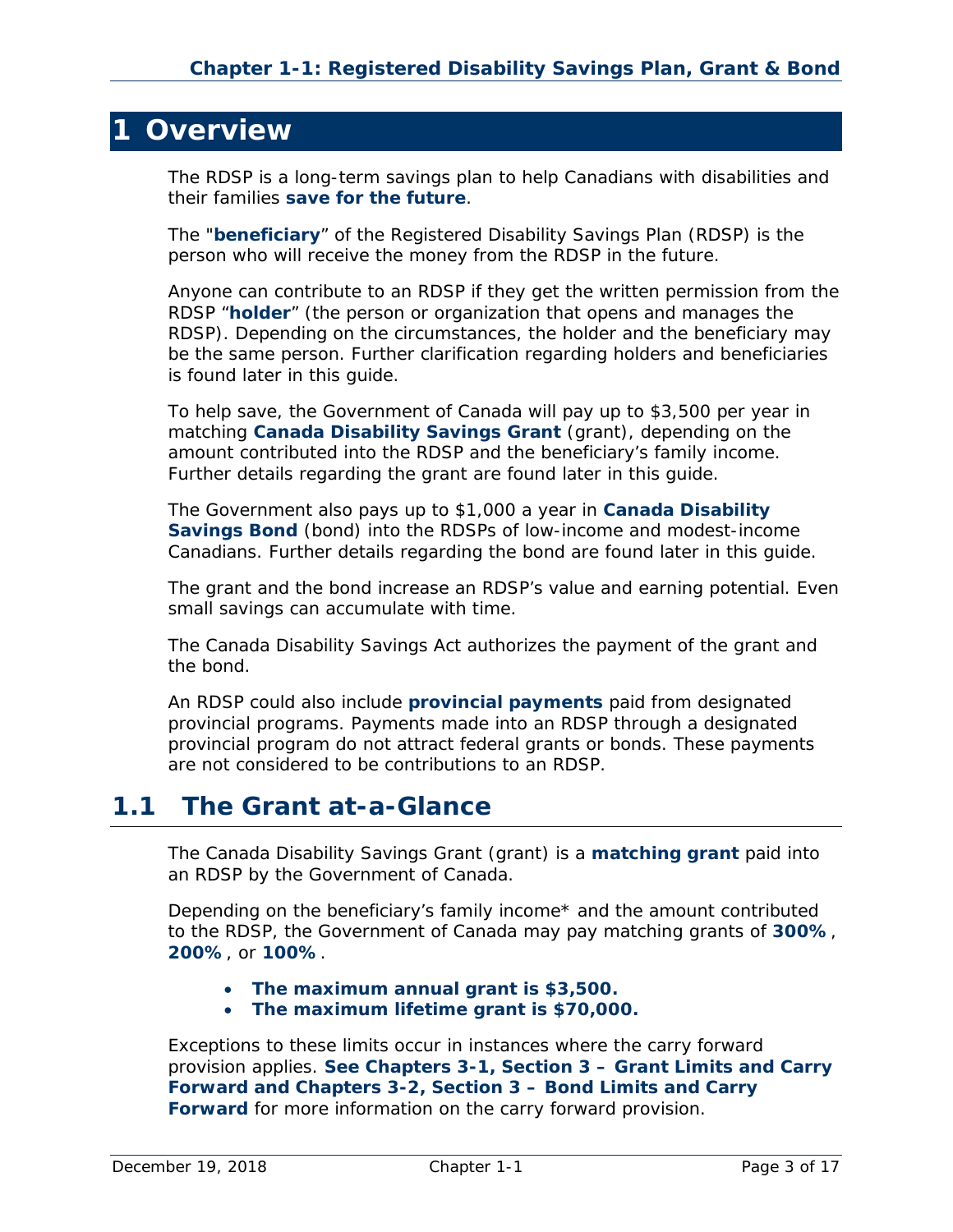The grant may be paid into an RDSP on contributions made **on or before December 31** of the year in which the beneficiary turns **49 years old**.

In order to receive the grant, an **income tax return should be filed** every year. If no income tax return is filed, only the minimum grant payment will be made into an RDSP as the Government of Canada will be unable to verify the beneficiary's family income for the higher matching rate. However, a beneficiary under the care of an organization that receives a payment under the *Children's Special Allowances Act* (for at least one month in the year) is entitled to receive a grant at a matching rate of 300% and 200% without having to file an income tax return.

To learn more about grant eligibility criteria, information requirements, Program-related rules and application processes, see **Chapter 3-1: The Canada Disability Savings Grant (grant)**.

*\*Income thresholds are indexed annually by the Canada Revenue Agency.*

## <span id="page-3-0"></span>**1.2 The Bond At-a-Glance**

The Canada Disability Savings Bond (bond) is paid into an RDSP by the Government of Canada. No contributions are required to receive the bond.

Depending on the beneficiary's family income\*, the Government of Canada may pay **up to \$1,000 annually** in bond into an RDSP. **The maximum lifetime limit for bonds is \$20,000.**

The bond may be paid into an RDSP on applications made **on or before December 31** of the year in which the beneficiary turns **49 years old**.

In order to receive the bond, an **income tax return must be filed** every year. If no income tax return is filed, no bond payment will be made into an RDSP as the Government of Canada will be unable to verify the beneficiary's family income; however, for beneficiaries for whom an organization receives a special allowance under the *Children's Special Allowances Act*, no income tax return is required for the bond to be paid.

To learn more about bond eligibility criteria, information requirements, Program-related rules and application processes, **see Chapter 3-2: The Canada Disability Savings Bond (bond)**.

*\*Income thresholds are indexed annually by the Canada Revenue Agency.*

## <span id="page-3-1"></span>**1.3 Grant and Bond Entitlements and Carry Forward**

As of January 2011, RDSP holders can claim **unused grant and bond entitlements from the past 10 years** (going back no further than 2008,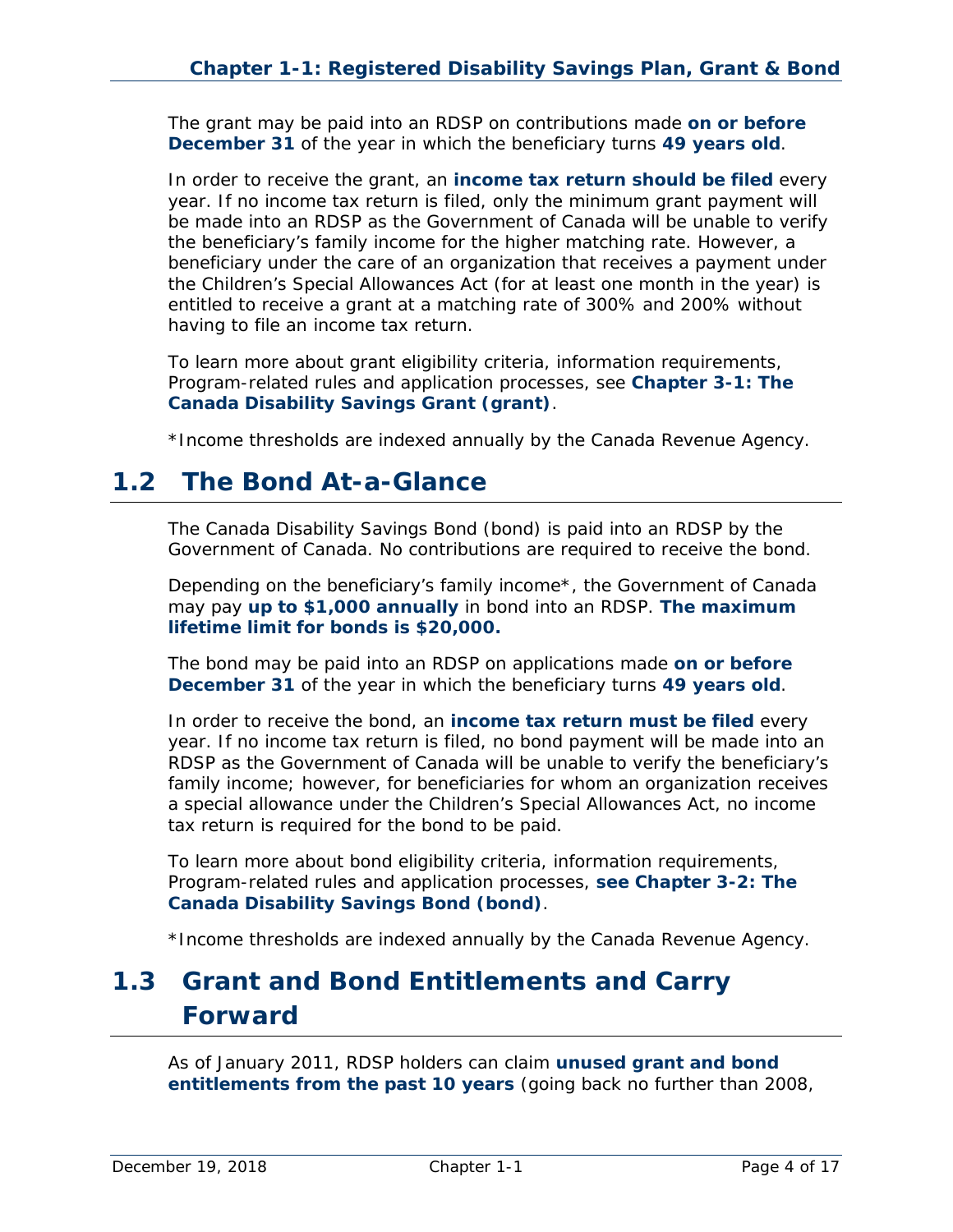the year that RDSPs became available). This applies for existing RDSPs and those opened in January 2011 and after.

To receive unused grant and bond entitlements, the beneficiary must be eligible to receive the grant and bond, and must have been eligible to receive the grant and bond in the years for which the carry forward is being requested. The contributions and the grant and bond request must be made no later than the end of the year in which the beneficiary turns **49 years old**.

The amount of grant and bond available is calculated for each previous year and **depends on the beneficiary's family income** in each of those years. The Government of Canada's matching rate will be the same as the one that would have applied if the contribution had been made in the year in which the grant entitlement was earned. The matching rate is paid in **descending order**, using up any grant entitlements (beginning with the oldest year or entitlement) at the **highest available matching rate first**, followed by those at lower rates.

Grants and bonds will be paid on unused entitlements, **up to an annual maximum of \$10,500 for grants and \$11,000 for bonds.**

## <span id="page-4-0"></span>**2 Roles and Responsibilities of Partners**

There are three main partners responsible for the administration of RDSPs:

- Financial institutions (FI), which includes issuers, agents and service providers
- Employment and Social Development Canada (ESDC); and
- the Canada Revenue Agency (CRA).

Each partner shares information and manages processes that enable ESDC to deposit grants and bonds into an RDSP of an eligible beneficiary.

## <span id="page-4-1"></span>**2.1 Financial Institutions**

An issuer is a trust company that is **licensed to provide trust services** in Canada. The issuer must receive approval for an RDSP specimen plan from the CRA's Registered Plans Directorate (RPD) and sign an Issuer Agreement with ESDC in order to offer RDSP contracts to the public and administer the grant and the bond.

The issuer **may contract or delegate certain authorities** to an agent and/or a service provider. Generally, an agent provides administrative services to clients and a service provider provides electronic support services, both on the issuer's behalf.

In accordance with the Issuer Agreement, when an **agent** is involved, usually it is the agent who electronically transmits RDSP information to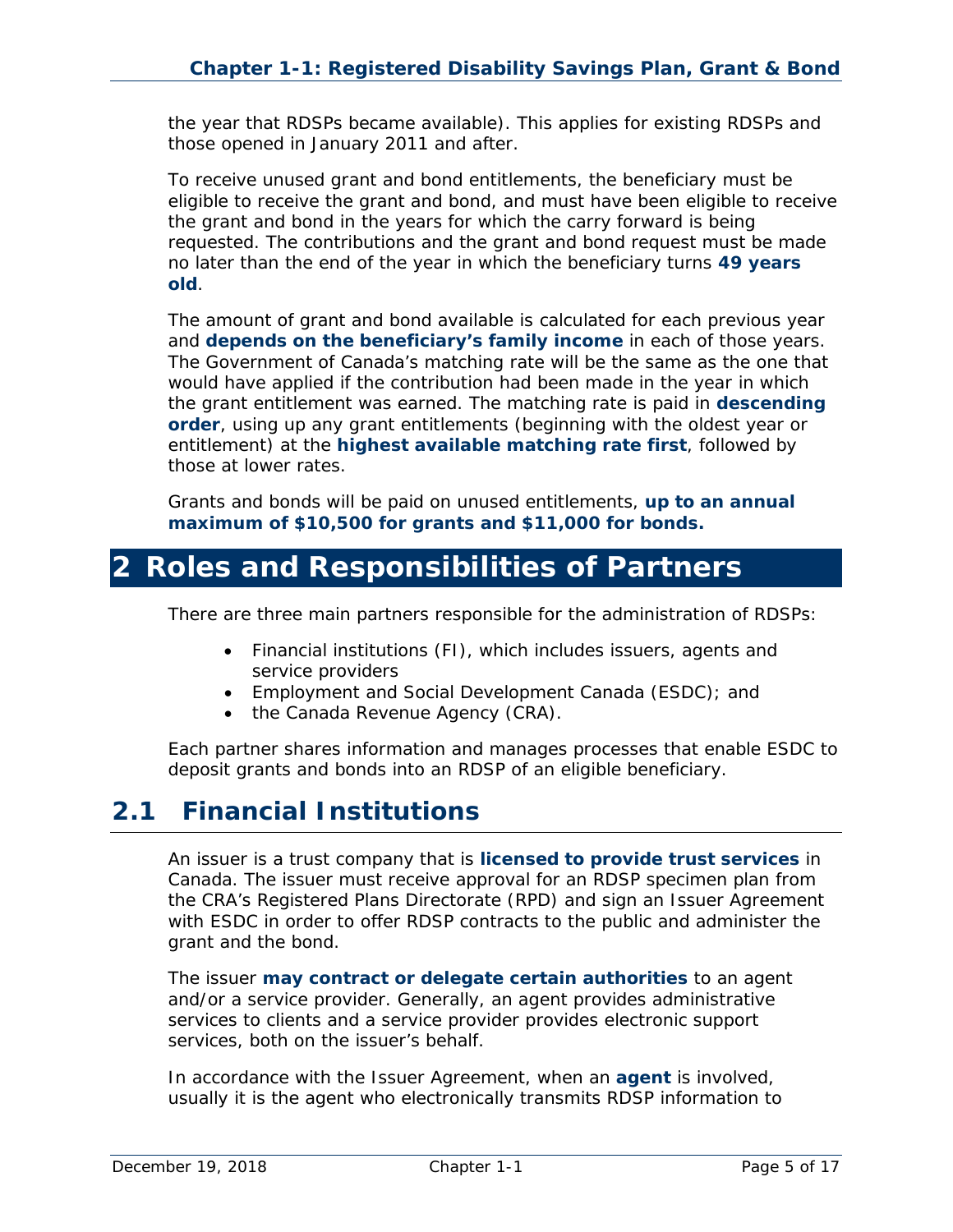ESDC, receives grant and bond payments and sends grant and bond repayments to the Government of Canada.

As per the Issuer Agreement:

"The issuer shall provide the Minister with the name of any agent that exercises the obligations referred to in subparagraph 2.9 (b) in the form and manner acceptable to the Minister, as outlined in the *Canada Disability Savings Program – Notice of Delegation of Duties to an Agent* form or such other form approved by the Minister. It is understood that once the agent has been approved, the Minister shall deal directly with that agent in respect of those specific obligations, as those obligations shall have been deemed to have been performed by the issuer."

If the issuer enters into an arrangement with an agent to allow the agent to carry out administrative or other duties under the specimen plan, the ultimate responsibility for the specimen plan and the specimen plan trust remains with the issuer.

Generally, **service providers** provide support services regarding RDSPs as well as compile and forward electronic transactions to the Canada Disability Savings Program (CDSP) System.

For purposes of this guide, the term FI is used to refer to **the entity that is offering the RDSP product directly to clients**, whether it is an issuer, an agent or, rarely, a service provider. If one of the terms issuer, agent or service provider is used, the information is specific to that type of entity only.

To be able to offer RDSP contracts and/or enter into agreements with agents and/or service providers to enable them to offer RDSP contracts, an **issuer must first submit a copy of its specimen plan to RPD for written approval**. The terms of the plan must meet the requirements of section 146.4 of the *Income Tax Act*. In addition, the issuer must have **entered into an agreement with the Minister of ESDC** to administer the grant and the bond.

Specifically, FIs develop and manage systems to support delivery of the RDSP program; prepare and submit grant/bond requests to ESDC; accept responses to grant/bond requests from ESDC; and record and track funds on behalf of grant and bond holders and recipients.

## <span id="page-5-0"></span>**2.2 Employment and Social Development Canada**

ESDC is a department of the Government of Canada.

ESDC's mission is to build a stronger and more competitive Canada, to **support Canadians** in making choices that help them live productive and rewarding lives, and to improve Canadians' quality of life.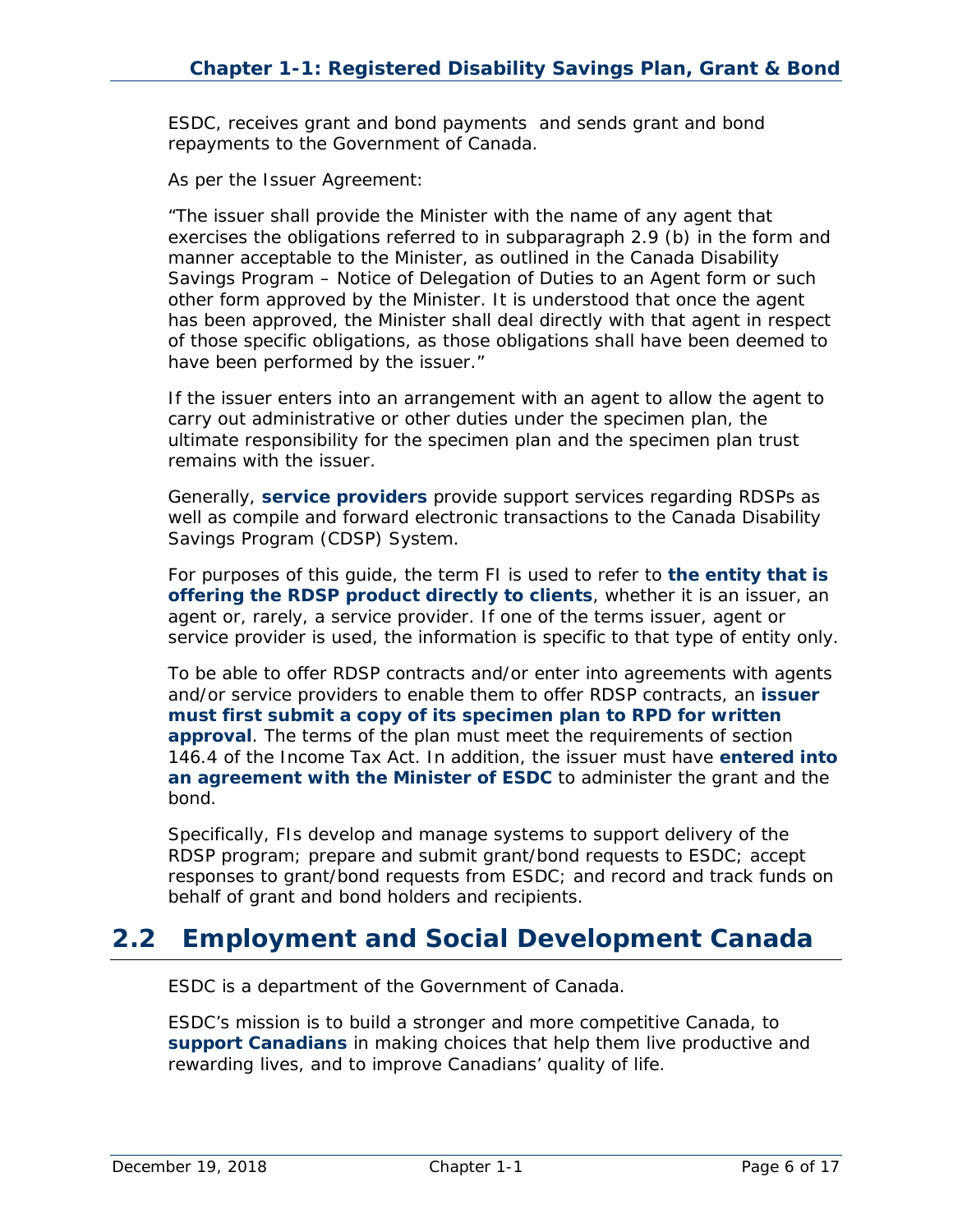ESDC ensures that children, families, seniors, and people with disabilities have the support and information they need to maintain their wellbeing and facilitate their participation in society.

ESDC is responsible for all the legislative aspects related to the *Canada Disability Savings Act* (CDSA) and the *Canada Disability Savings Regulations* (Regulations).

#### <span id="page-6-0"></span>**2.2.1 The Canada Education Savings Program**

The Canada Education Savings Program (CESP) provides the delivery mechanism and necessary system supports for the effective administration of the grant and the bond.

The CESP offers:

- The Canada Disability Savings Grant (grant)
- The Canada Disability Savings Bond (bond)

For FIs, the CESP directorate of the Learning Branch serves as a **point of contact** for grant and bond issues. ESDC enters into **agreements** with issuers. The CESP also provides **customer services** to individuals seeking grant and bond information. Among its various activities, the CESP develops **training materials** for the administration of the RDSP, the grant and the bond, provides **training sessions** to FIs, and establishes parameters and **tools** for consistency. For example, the Interface Transaction Standards (**ITS**) outline the data elements that a FI must submit as well as describes the process for the **transmission of electronic information** to the Government of Canada.

Specifically, the CESP:

- administers the issuer and agent **enrolment process** including the signing of the **Issuer Agreements**;
- **receives** the FI, beneficiary, and holder **information** needed to register Disability Savings Plan (DSP) contracts, verifies this information, and sends it to the CRA to confirm registration;
- **validates** beneficiary and holder Social Insurance Numbers (SIN);
- receives and **processes monthly grant and bond applications** and payments, and collects information on behalf of the CRA (CDSA 2007, Ch. 35, s. 136, ss. 15), including information associated with the RDSP contract, the beneficiary, the holder and the various financial transactions;
- facilitates the **correction of transactions** where grant/bond was denied in error;
- maintains the **CDSP System**; and
- conducts testing and monitoring of system-specific issues and **compliance** reviews.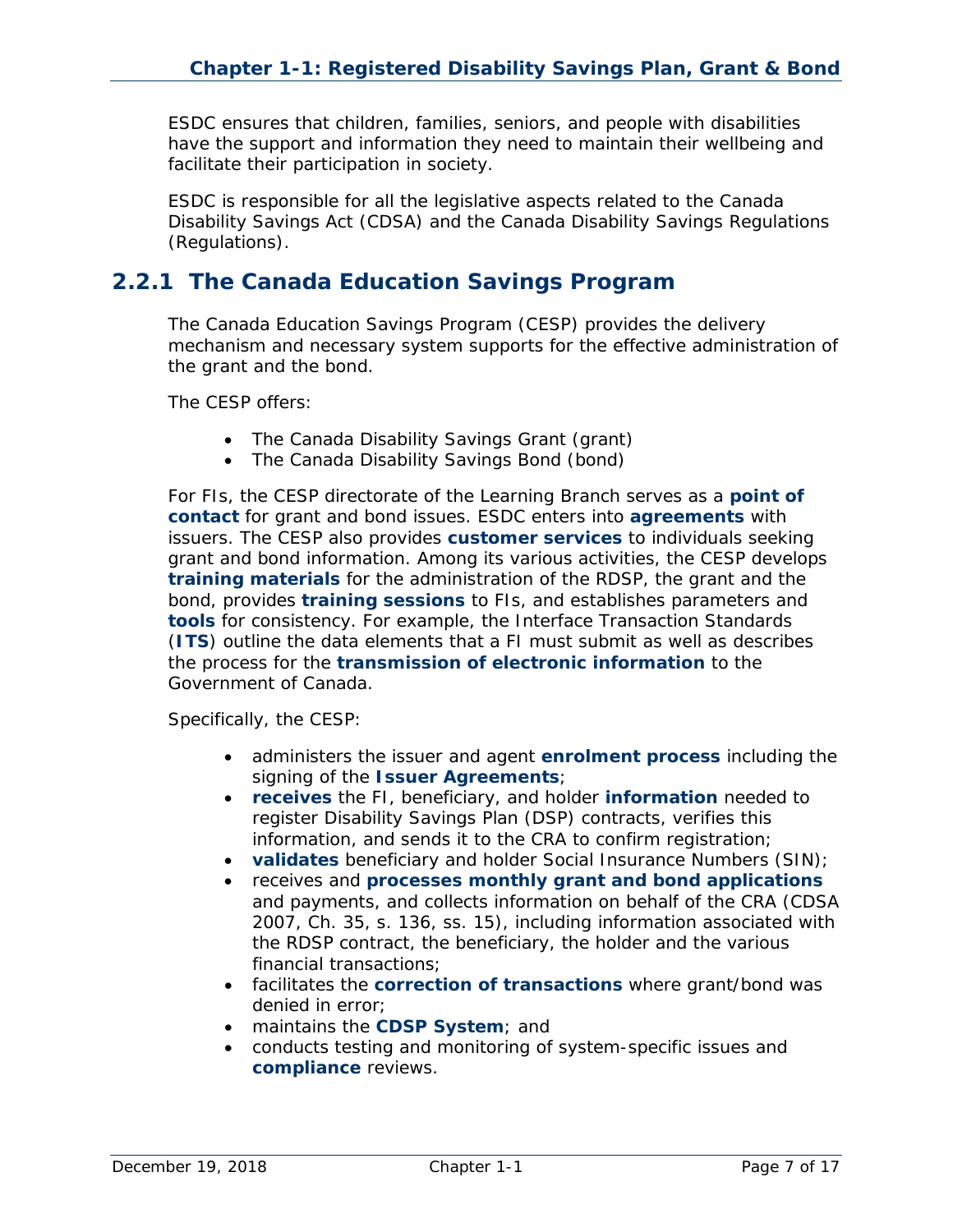#### <span id="page-7-0"></span>**2.2.2 The Office for Disability Issues**

The Office for Disability Issues (ODI) is a focal point within the Government of Canada for key partners working to promote the full inclusion and participation of Canadians with disabilities in all aspects of society and community life.

ODI is the **policy and program authority** for the grant and the bond.

Specifically, ODI is responsible to:

- provide policy and program oversight through **interpretation** of the *Canada Disability Savings Act* **(CDSA)** and **Regulations** and **related instruments,** decisions about policy direction, and suggestions for legislative changes;
- define grant and bond strategic outcomes, objectives and performance measures to meet program goals/objectives and **provide reporting** on program measures/outcomes;
- negotiate with the Department of Finance, in collaboration with CRA, concerning changes to the *Income Tax Act* (ITA) that have an impact on ESDC, and **implements policy changes** that result from amendments to the ITA, CDSA and the Regulations;
- develop and update the content of **Issuer Agreements**;
- develop and update the **forms** necessary to administer the grant and bond in compliance with legislative requirements;
- lead the development of provincial and territorial **partnerships**; and
- manage and deliver all grant and bond **communications and outreach activities.**

### <span id="page-7-1"></span>**2.2.3 The Social Insurance Registration Office**

When an RDSP is opened, the SIN of the beneficiary and the holder is required. The Social Insurance Registration (SIR) Office is responsible for validating beneficiary and holder SINs. SIR validates the following five fields:

- Last name
- First name
- Social Insurance Number
- Date of birth
- Gender

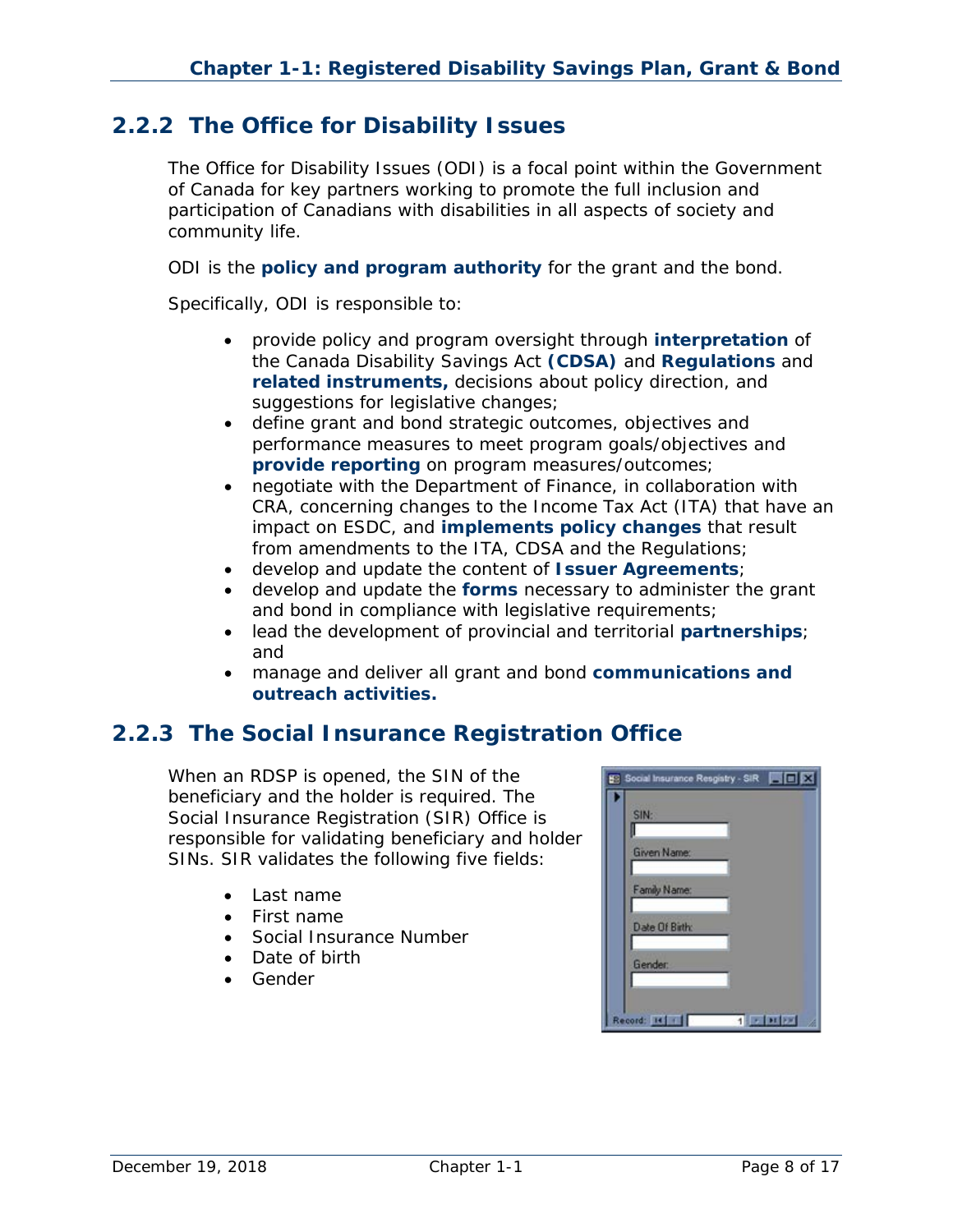## <span id="page-8-0"></span>**2.3 Canada Revenue Agency**

CRA is responsible for the administration of the *Income Tax Act* and oversees:

- tax laws for the Government of Canada and for most provinces and territories; and
- various social and economic benefit and incentive programs delivered through the tax system.

#### <span id="page-8-1"></span>**2.3.1 The Registered Plans Directorate**

The Registered Plans Directorate (RPD) is responsible for all program activities related to the provisions of the *Income Tax Act* for the **registering and monitoring** of disability savings plans.

Specifically, RPD:

- **approves specimen plans** which are comprised of the following documentation:
	- o The declaration of trust which outlines the disability savings plan conditions, including appendices and other documentation related to the contract.
	- o The disability savings plan holder application form and any addenda which form an integral part of the application.
- **validates** certain information related to the RDSP contract;
- **confirms the registration** of RDSP contracts or nullifies the registration of contracts when the contract information is not valid or complete;
- **de-registers** contracts if they are not compliant with the terms outlined in subsection 146.4(11) of the ITA;
- **provides support** to financial institutions and the public on all questions related to section 146.4 of the ITA, including ongoing registration and administration of RDSP contracts;
- **reviews RDSP non-compliance** and applies waivers to the terms and conditions of registration if warranted and applicable;
- ensures **compliance activities** with respect to section 146.4 of the ITA; and
- **creates policies** for issues relating to section 146.4 of the ITA.

#### <span id="page-8-2"></span>**2.3.2 The Benefit Programs Directorate**

The Benefit Programs Directorate (BPD) supports the public for services including, the **Disability Tax Credit** (DTC) and the **Canada Child Tax Benefit** (CCTB).

Specifically, the BPD: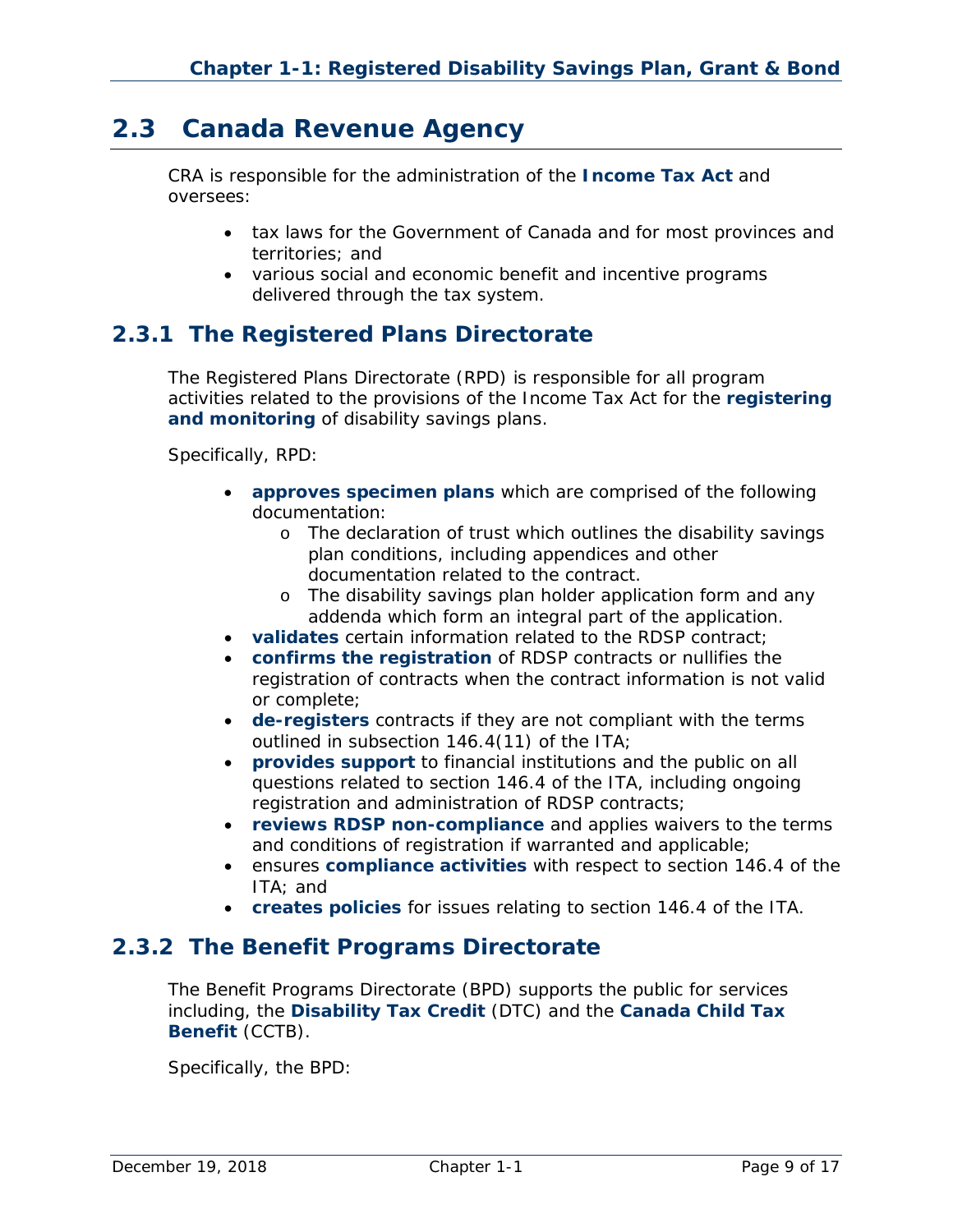- provides the ESDC with **residency** and **income-related** information for adult beneficiaries and primary caregivers;
- provides support to financial institutions and the public with respect to the eligibility to the **Disability Tax Credit** (also known as the "disability amount"); and
- **determines eligibility** for the Canada Child Tax Benefit, Children's special allowance and Child Disability Benefit.

## <span id="page-9-0"></span>**3 Key Players in an RDSP**

There are three key players involved in an RDSP:

- The financial institution
- The holder
- The beneficiary

## <span id="page-9-1"></span>**3.1 The Financial Institution**

In terms of establishing RDSPs, the roles and responsibilities of FIs include:

- **offering** RDSPs to the public and strives to ensure that its premises and services are accessible to people with disabilities;
- obtaining the beneficiary's **SIN** as well as the SIN or the Business Number (**BN**) of each entity that becomes a holder of an RDSP (ITA  $146.4(2)(b)$ ;
- collecting **contract registration** information and providing the information to the Government of Canada;
- ensuring that RDSP contracts are in **compliance** with the terms and the conditions for registration;
- **submitting an application** to ESDC for the grant and/or the bond on behalf of the holder;
- **receiving** and **depositing** grant and/or bond to the proper RDSP account;
- informing the holder of the RDSP **account status** (if grant and/or bond was paid or not);
- maintaining and submitting **monthly records** of RDSP transactions through the CDSP System;
- making Disability Assistance Payments (**DAPs**), if applicable and lifetime Disability Assistance Payments (**LDAPs**) to the beneficiary;
- **repaying** grant and/or bond, as required;
- **correcting errors** in a timely manner; and
- **keeping copies** of all documents, books of accounts, and records for CRA and ESDC compliance reviews. This material must be kept for a period of six (6) years following the year in which the RDSP is terminated.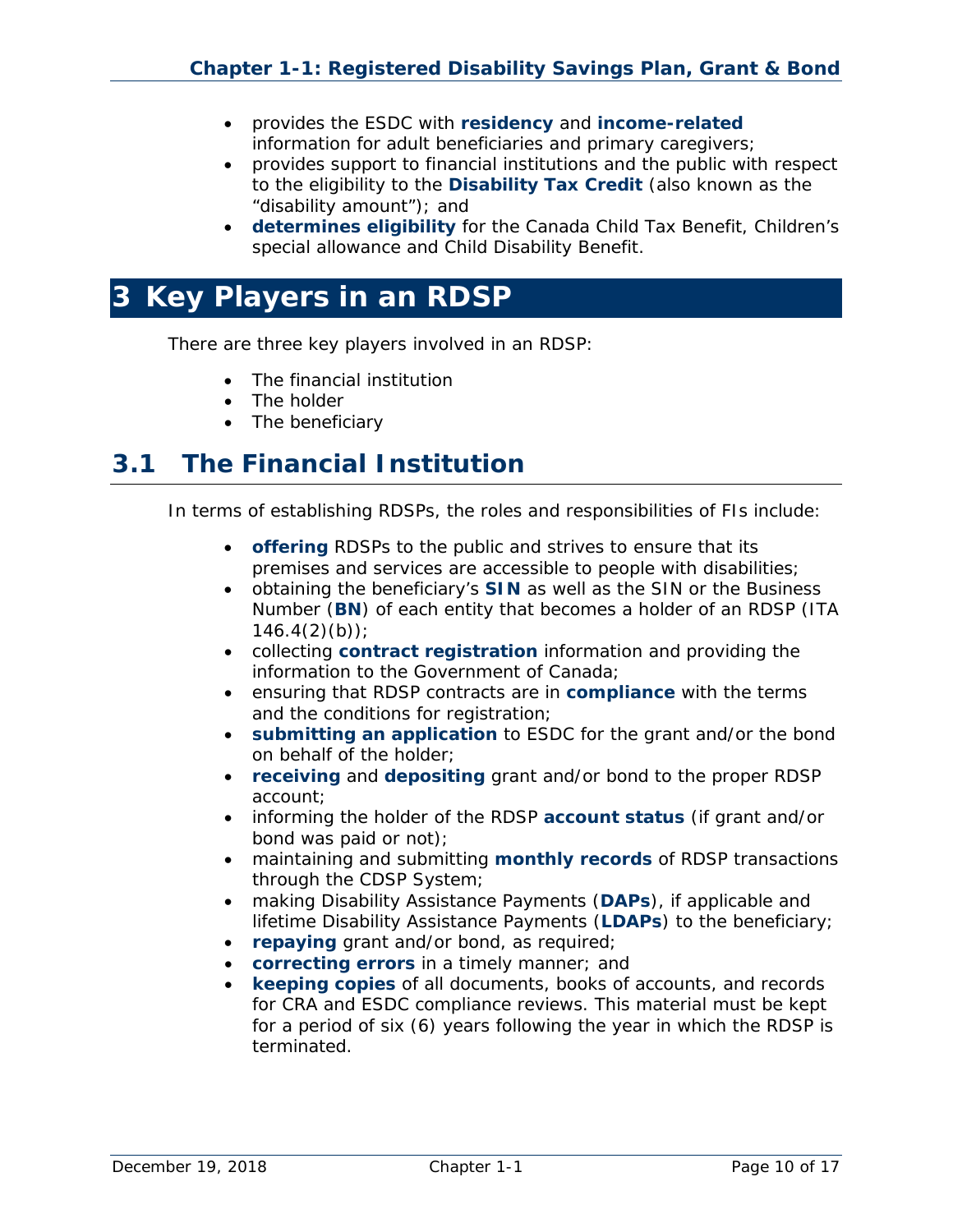## <span id="page-10-0"></span>**3.2 The Holder**

The holder **opens and manages the plan** and signs a contract with the FI for the benefit of a beneficiary. The plan must have at least one holder at all times.

The holder deposits the contributions into the RDSP for the benefit of a beneficiary. The holder can also provide others with permission in writing to contribute to the RDSP.

Depending on the circumstances, a holder can be one of the following:

- The beneficiary
- A legal parent of the beneficiary
- A guardian, tutor, curator, or an individual legally authorized to act on behalf of the beneficiary
- A public department, agency or institution legally authorized to act on behalf of the beneficiary
- A qualifying family member (beneficiary's parent(s), spouse or common-law partner)
- A qualified entity that is given rights under the RDSP as successor or assignee of a plan holder

Joint holders are possible, such as in the case where two legal parents wish to enter into the contractual agreement with the FI. Alternatively, the holder can be a single entity.

**Budget 2012** announced that "**qualifying family members**" may become the holder of an RDSP that is opened for the first time for an adult individual whose contractual competence may be in doubt and who does not have a legal representative appointed under provincial legislation.

This temporary measure came into force on June 29, 2012 and will **expire after December 31, 2023**. This measure is intended to provide provinces and territories time to develop long-term solutions to address legal representation issues. An individual who becomes a holder of an RDSP under these rules will generally be able to remain a holder of the RDSP after 2023. As of 2024, a qualifying family member will only be able to open a disability savings plan when he/she is transferring an existing plan for which he/she is the holder.

#### <span id="page-10-1"></span>**3.2.1 Eligibility Requirements**

The holder must provide the FI with the following:

- If the holder is an individual:
	- o his or her SIN; and
	- o his or her full name, date of birth, and gender.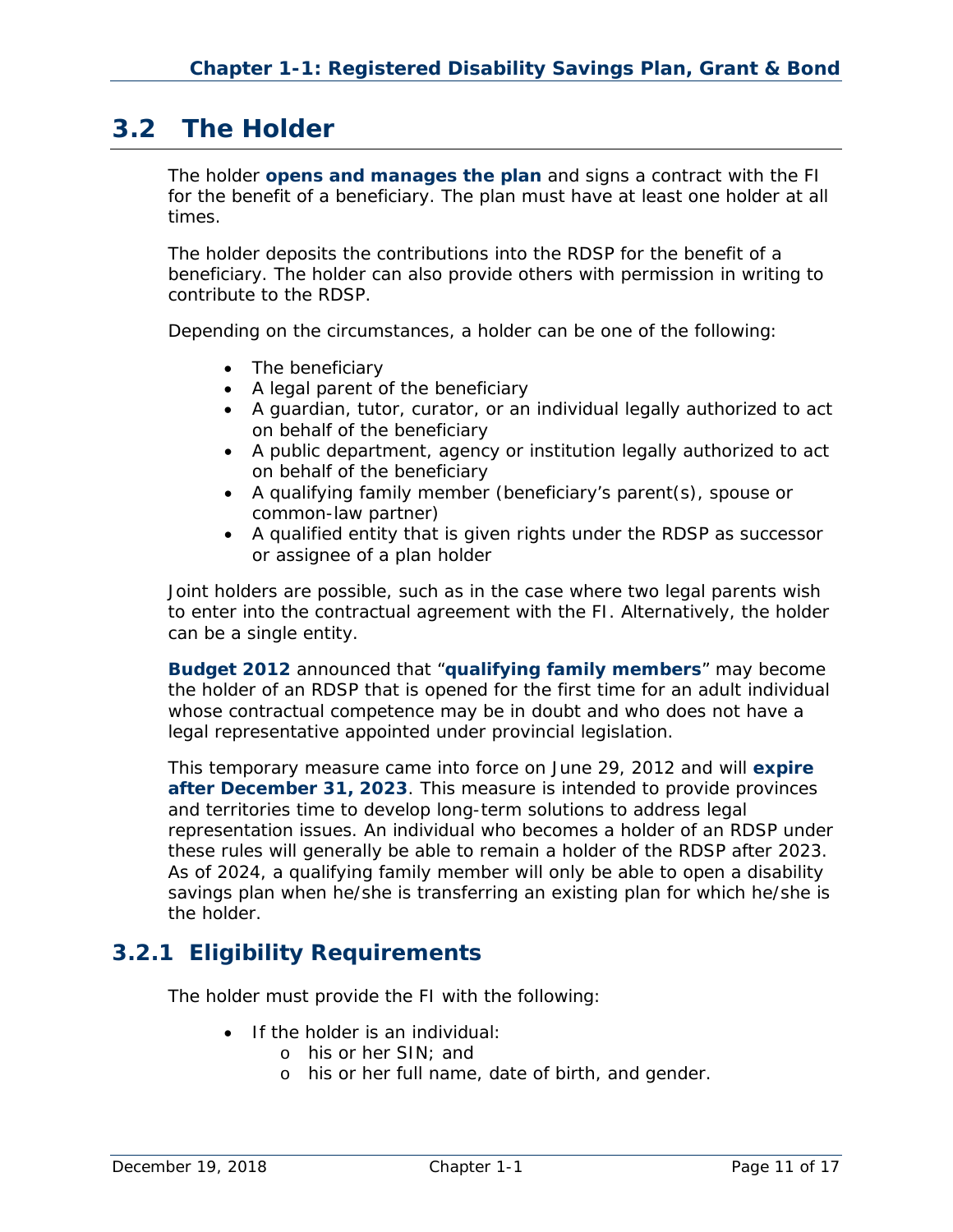- If the holder is a public department, agency, or institution legally authorized to act for the beneficiary, its BN; and
- The beneficiary's name, address, date of birth, gender and SIN.

## <span id="page-11-0"></span>**3.3 The Beneficiary**

The beneficiary is named on the RDSP by the holder. The beneficiary of the RDSP is the person **who will receive the money** from the RDSP.

The RDSP is operated exclusively for the benefit of the beneficiary. Once the holder has named the beneficiary of the RDSP, the decision is irrevocable and the beneficiary must remain the same for the duration of the RDSP. A beneficiary **can have only one RDSP** at any given time.

#### <span id="page-11-1"></span>**3.3.1 Eligibility Requirements**

To open an RDSP, the beneficiary:

- must be a **Canadian resident**;
- must have been assessed as having a severe and prolonged impairment in physical or mental functions and be **eligible for the Disability Tax Credit** (DTC);
- must be **no more than 59 years of age** by December 31 of the calendar year the RDSP is opened (unless the RDSP is opened as a result of a transfer from the beneficiary's prior RDSP); and
- must have a **valid SIN.**

## <span id="page-11-2"></span>**4 Privacy Requirements**

## <span id="page-11-3"></span>**4.1 The Protection of Information**

Certain eligibility criteria associated with the RDSP and the bond and grant, require FIs to collect or verify information provided by the holder. Consequently, two federal privacy laws are applicable:

- The *Privacy Act* (PA)
- The *Personal Information Protection and Electronic Documents Act* (PIPEDA)

Federal and provincial privacy legislations stipulate how organizations in the private sector must manage the collection, storage and **use of personal information**. Therefore, when assisting clients who are applying for the grant or the bond, it is important to be aware of and understand the privacy legislation in place within each jurisdiction.

FIs can assure their clients that any information provided during the RDSP and the grant and the bond application process will **respect the client's privacy** in compliance with federal and provincial privacy legislation.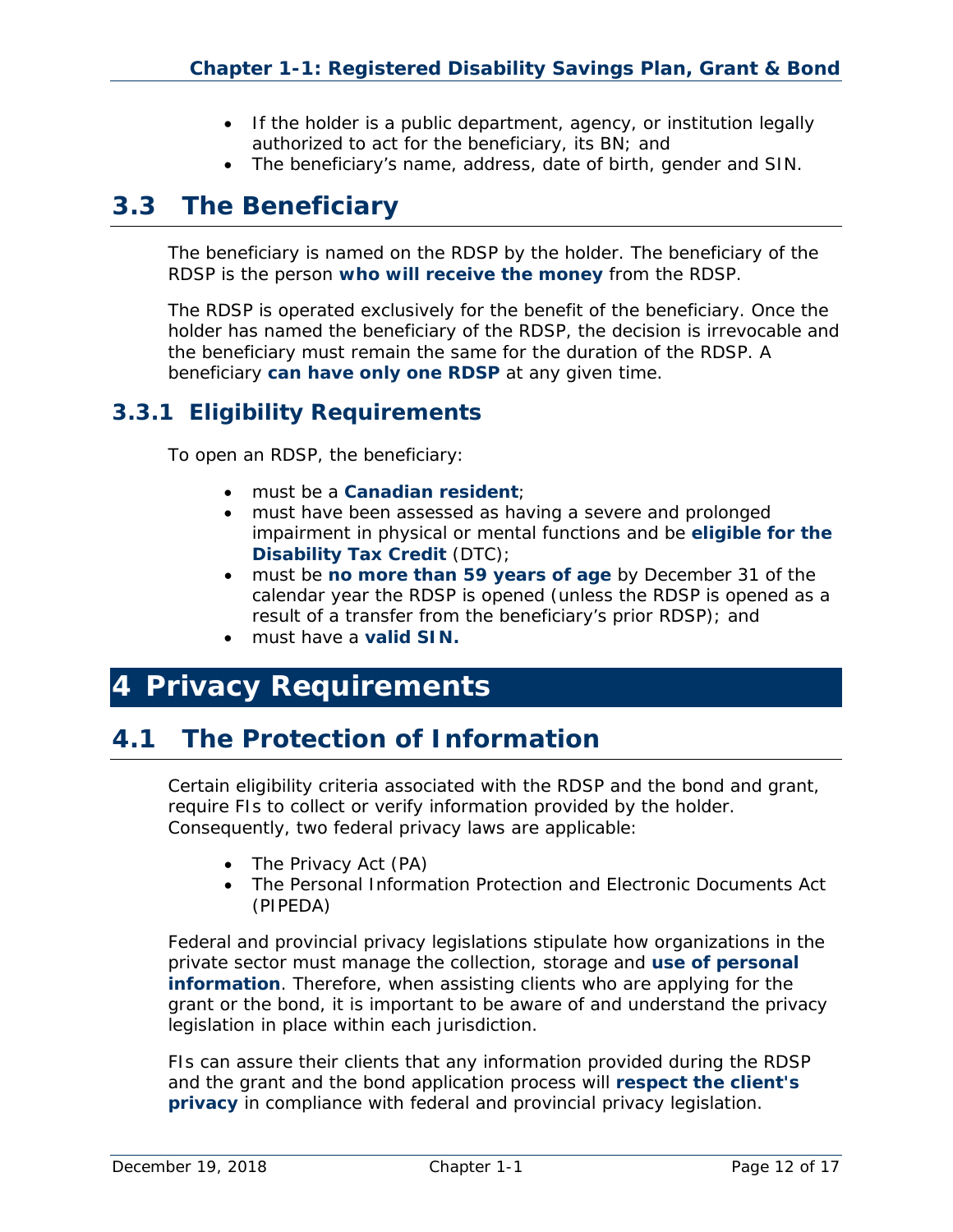#### <span id="page-12-0"></span>**4.1.1 The** *Privacy Act*

The *Privacy Act* (PA) imposes obligations on federal departments regarding an individual's privacy rights by **limiting the collection, use and communication of personal information**. The PA also gives all individuals present in Canada access to federal information about themselves and specifies how the government can collect, use, disclose, and retain personal information. The information can be:

- age;
- medical record:
- identification, number or symbol unique to an individual
- family status; and
- Social Insurance Number.

PA requires that government institutions develop and maintain an index of personal information holdings called **Personal Information Banks** (PIBs).

The index is a means of organizing information for the purpose of public access and ensures that Personal Information Banks (PIBs) are registered, approved, and identified in InfoSource.

For more information about the *Privacy Act*, visit the Web site for the Office of the Privacy Commissioner of Canada.

## <span id="page-12-1"></span>*4.1.2 The Personal Information Protection and Electronic Documents Act*

The *Personal Information Protection and Electronic Documents Act* (PIPEDA) is federal legislation that **protects personal information**. PIPEDA sets out principles that organizations, individuals, associations, partnerships, and trade unions must follow when collecting, using, and disclosing personal information in the course of a commercial activity.

PIPEDA applies to the commercial activities of the federally regulated private sector (such as banks), the retail sector, publishing companies, the service industry, manufacturers, and other provincially regulated organizations

## <span id="page-12-2"></span>**4.2 The Collection, Use and Sharing of Personal Information**

FIs must collect and share information about the holder, the beneficiary and a child's parent(s), family members, legal guardian and/or primary caregiver for the purposes of registering an RDSP and applying for the grant and the bond.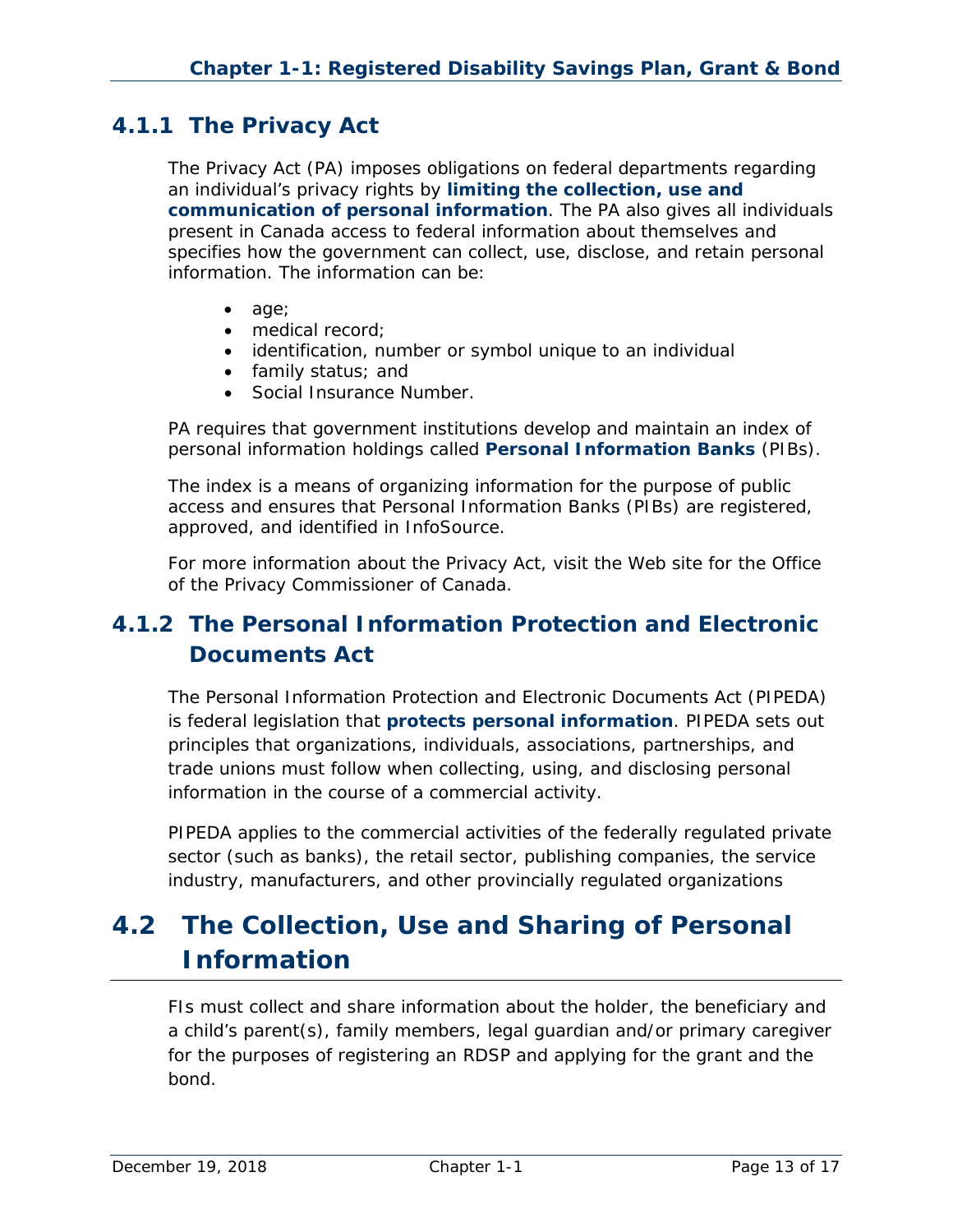#### <span id="page-13-0"></span>**4.2.1 Sharing of Client Personal Information**

The authority of the Government of Canada to **collect, use, and share personal information** and other information included on the form, "Application for the Canada Disability Savings Grant and/or Canada Disability Savings Bond", for the purposes described on the form, is provided under the *Canada Disability Savings Act*, the *Department of Employment and Social Development Act* and the *Income Tax Act*.

Once under the control of ESDC, that information is administered in accordance with all applicable laws including the *Canada Disability Savings Act*, the *Privacy Act* and the *Department of Employment and Social Development Act*. Once under the control of the CRA, that information is administered in accordance with all applicable laws including the *Privacy Act* and the *Income Tax Act*.

The information included on this form and the information regarding the RDSP **may be used by and shared between ESDC, CRA, and the FI** for the administration (which may include policy analysis, research and evaluation) of the *Canada Disability Savings Act* and the *Income Tax Act*.



#### Collect, use and sharing of client personal information for RDSP contract registration and payment of grant and bond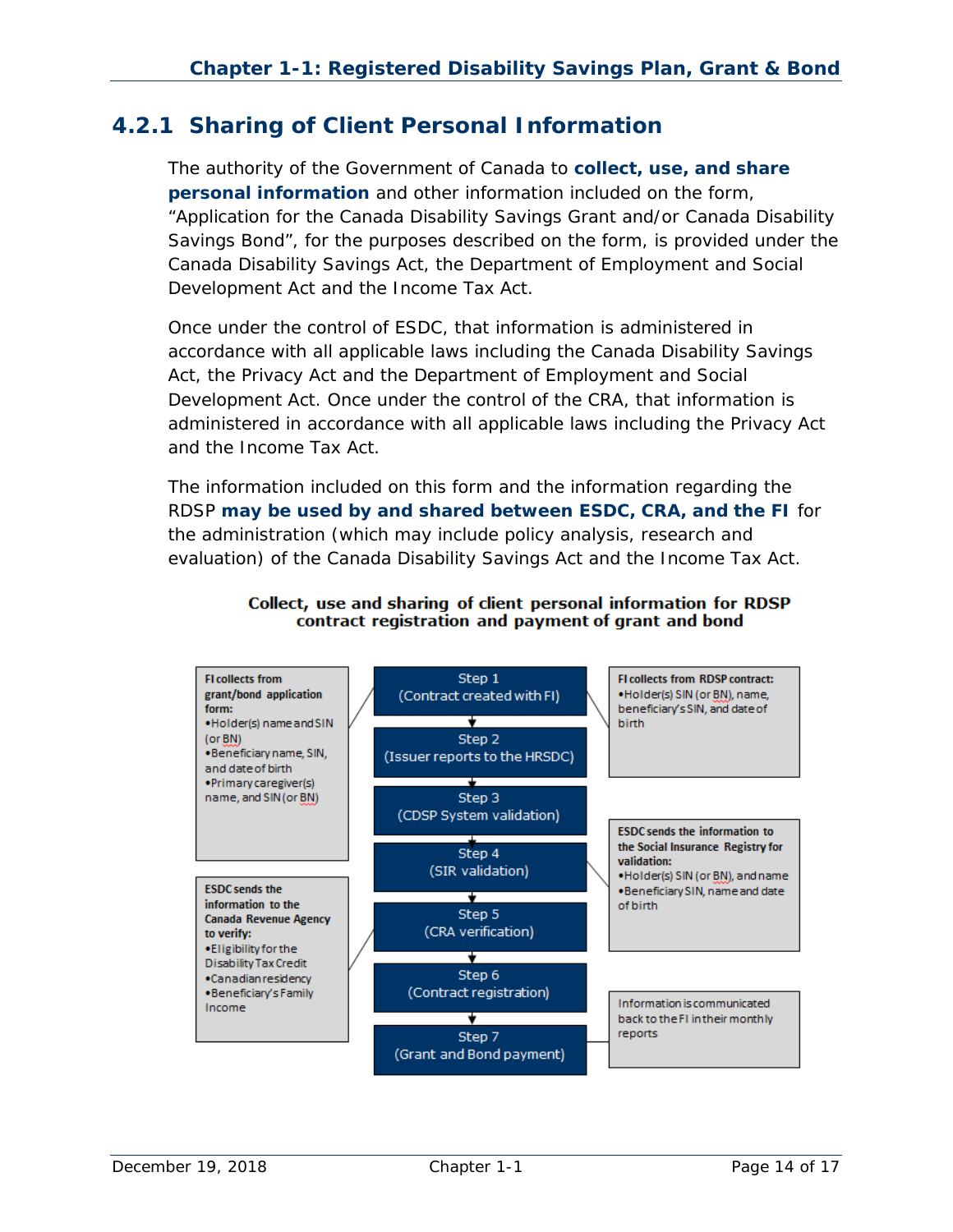## <span id="page-14-0"></span>**5 Exchange of Information**

To determine if an RDSP is eligible to be registered, to pay grant or bond or to report statistical data, the **CDSP System exchanges information** with the following:

- Financial institutions
- The Canada Revenue Agency (CRA)
	- o Registered Plans Directorate (RPD)
	- o Benefit Programs Directorate (BPD)
- ESDC
	- o The Social Insurance Registration Office (SIR)
	- o The Canada Education Savings Program's CDSP System
	- o The Office for Disability Issues (ODI)



#### **The FI sends to the CDSP System:**

- Contract registration transactions
- Non-financial RDSP updates and modifications
- Financial transactions
- Reporting transactions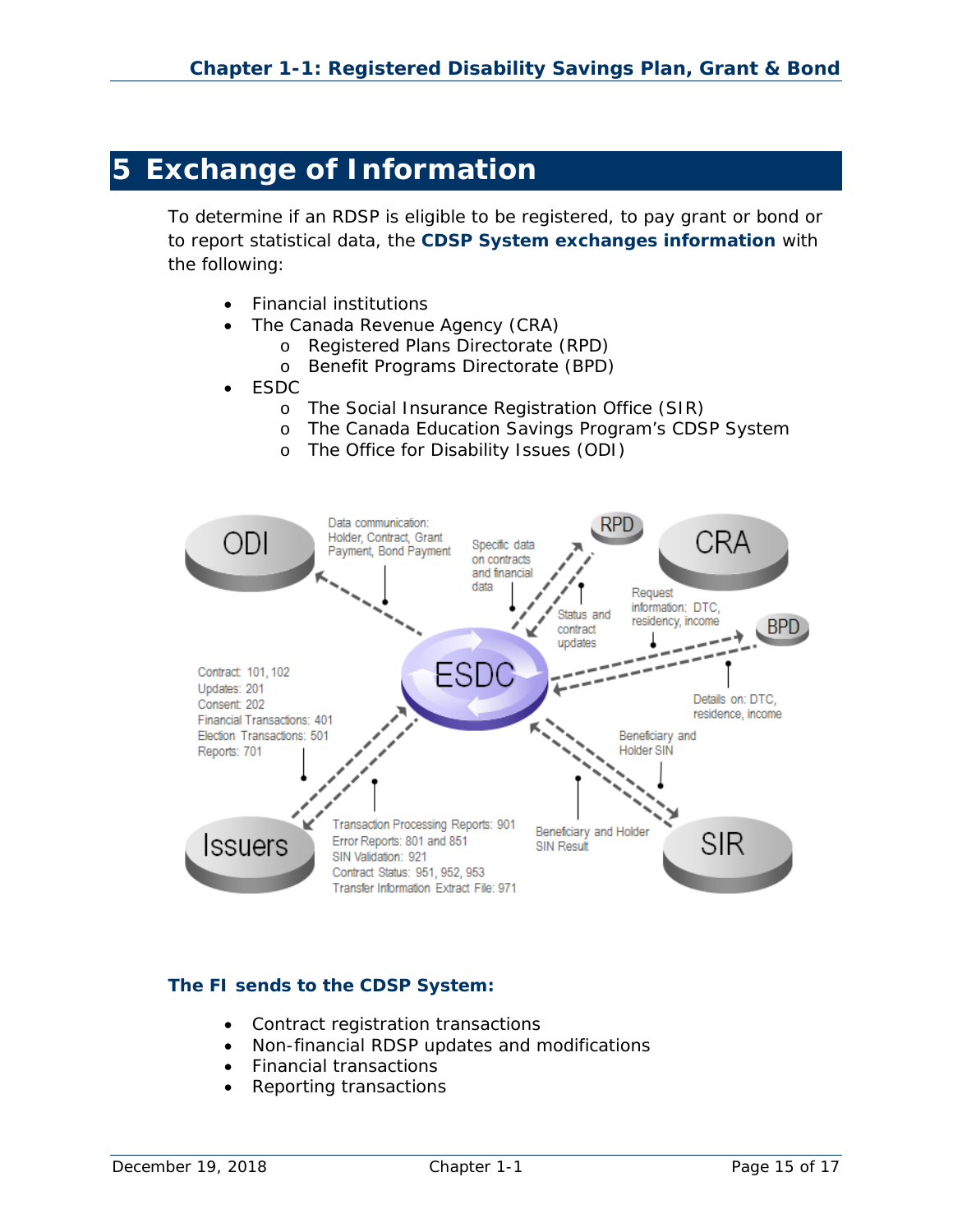#### **The CDSP System sends to SIR, CRA or ODI:**

- Beneficiary and holder personal information to SIR
- Beneficiary, holder, contract and financial information to CRA
- Information on plans, contracts, grant and bond payments, and RDSP fair market value reports to ODI

#### **SIR:**

- Validates beneficiary and holder identity
- Sends result to the CDSP System
- Sends to the CDSP System updates on SIN Usability

#### **CRA validates information received from the CDSP System with two directorates:**

- RPD reviews contracts for registration purposes and verifies their status.
- BPD provides beneficiary's DTC eligibility, residency, and family income.

#### **The Office for Disability Issues:**

• Receives, for statistical purposes, information from the CDSP System regarding contracts, grant and bond payments and the fair market value of plans.

## <span id="page-15-0"></span>**6 RDSP Process Overview**

## <span id="page-15-1"></span>**6.1 Opening an RDSP**

There are three steps in opening an RDSP:

#### **Step 1: Choosing the financial institution**

A list of the financial institutions that offer RDSPs can be found on ESDC's website at: http://www.esdc.gc.ca/eng/disability/savings/rdsp.shtml

#### **Step 2: Providing the Required Information**

The holder who opens the RDSP must ensure that they provide the FI with all the relevant information regarding themselves, the primary caregiver (if applicable) and the person named as the beneficiary of the RDSP.

#### **Step 3: Making a Contribution and/or Applying for Grant and Bond**

Only the holder, or those who have received the written consent of the RDSP holder, may deposit contributions into the RDSP. The contributions are made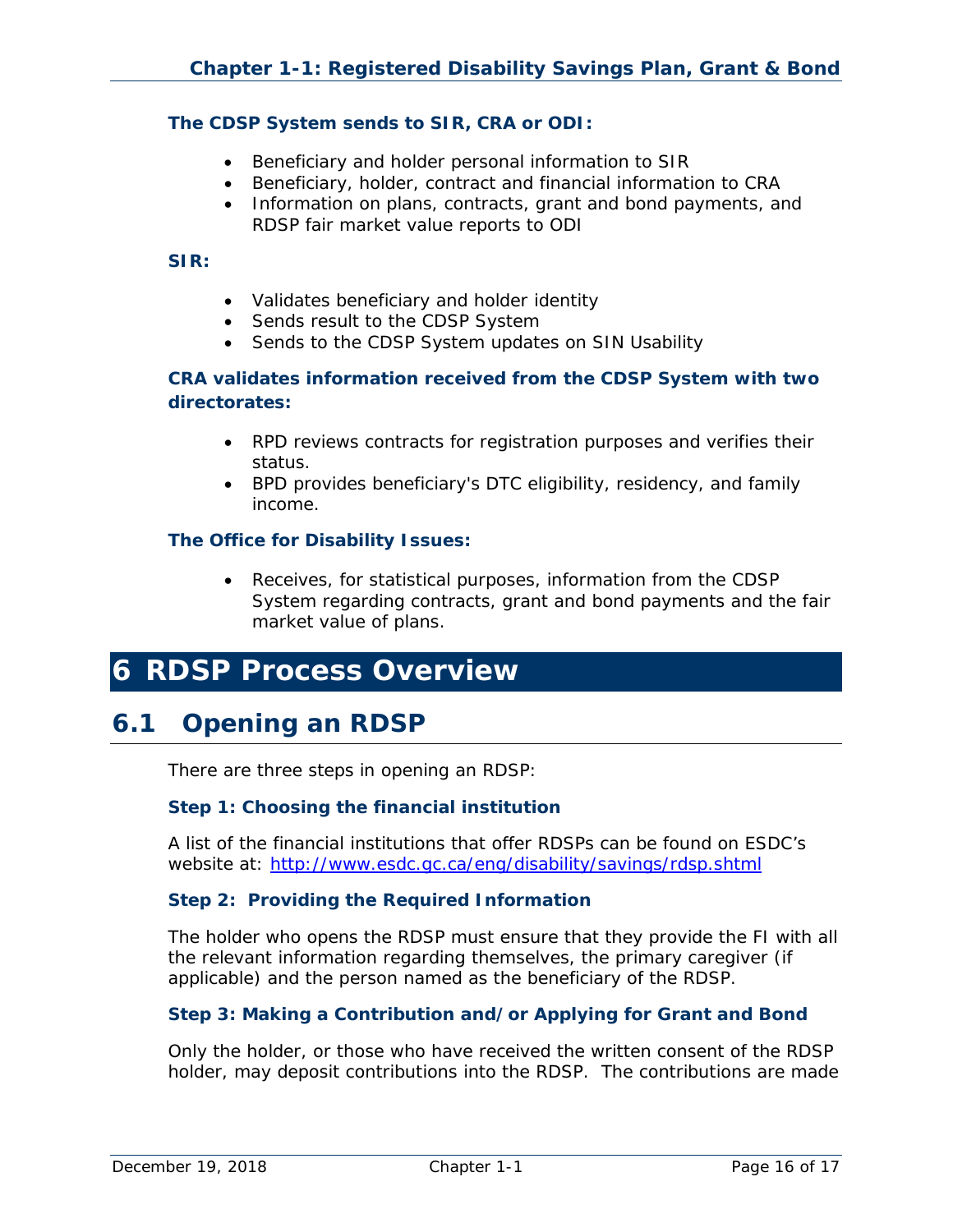in trust to the FIs to be invested, used, or applied by the FI for the purpose of making payments to the beneficiary.

Contributions cannot be made if the beneficiary has died.

Contributions are required to trigger the grant. No contributions are required to trigger the bond.

## <span id="page-16-0"></span>**6.2 Application and Payment Process**

The following illustration provides an at-a-glance snapshot of the RDSP application and payment process.

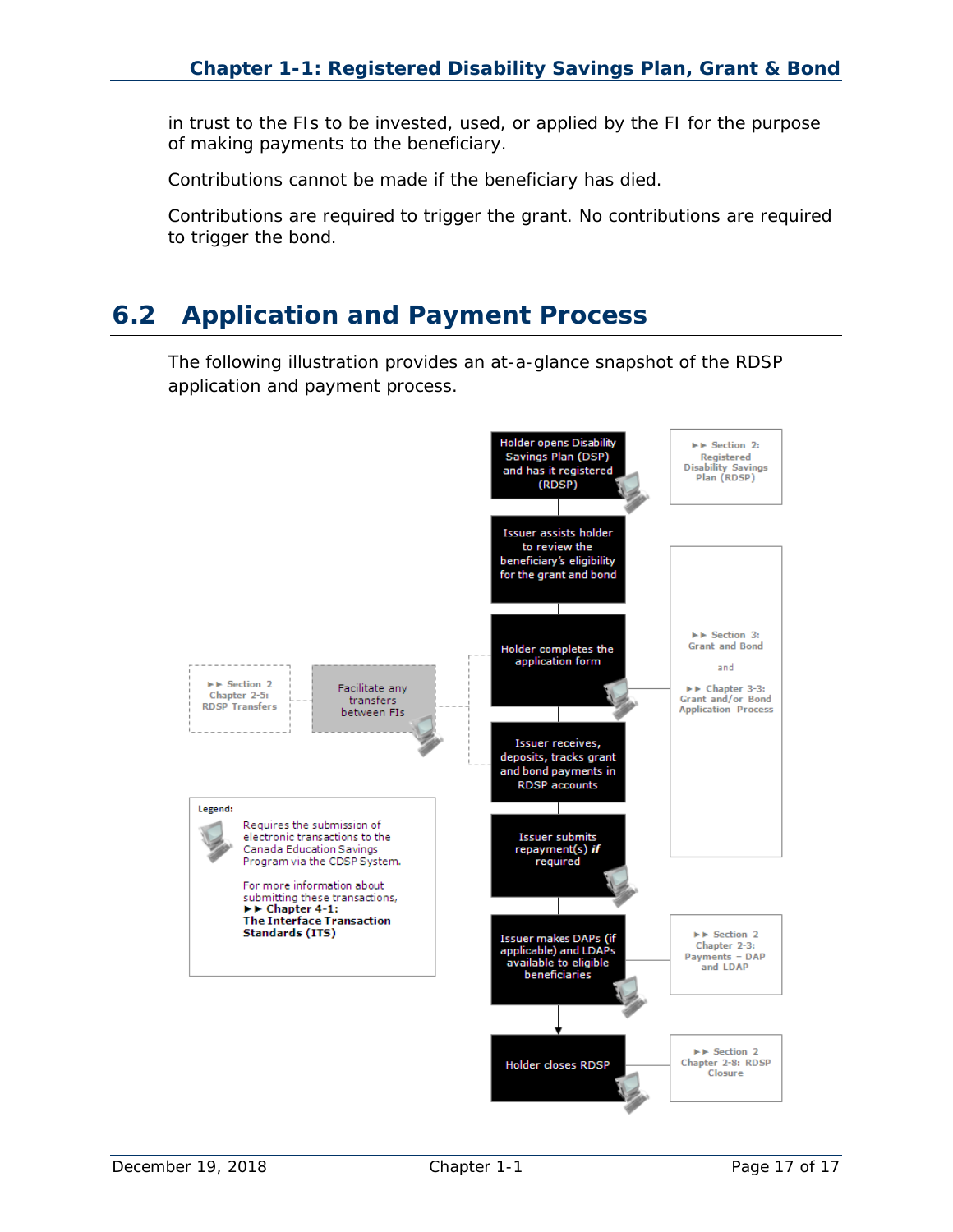

Emploi et Développement social Canada

#### **RDSP Provider User Guide**

**C H A P T E R**

**1-2**

## **Key Concepts**

There are a number of legislative and program elements governing the delivery and administration of the Canada Disability Savings Grant (CDSG) and the Canada Disability Savings Bond (CDSB), which is administered by Employment and Social Development Canada (ESDC).

In this Guide, these elements are referred to as *Key Concepts*.

Understanding these key concepts will allow Registered Disability Savings Plan (RDSP) issuers to assist the holder in applying for and receiving the CDSG and the CDSB for which the beneficiary qualifies.

## **In this chapter**

| 1. Legislative Authorities - ESDC and CRA $1 - 2 - 3$  |
|--------------------------------------------------------|
| 2. Registered Disability Savings Plan $1 - 2 - 4$      |
|                                                        |
|                                                        |
|                                                        |
|                                                        |
| 7. Key Concepts Specific to Grant and Bond $1 - 2 - 6$ |
|                                                        |

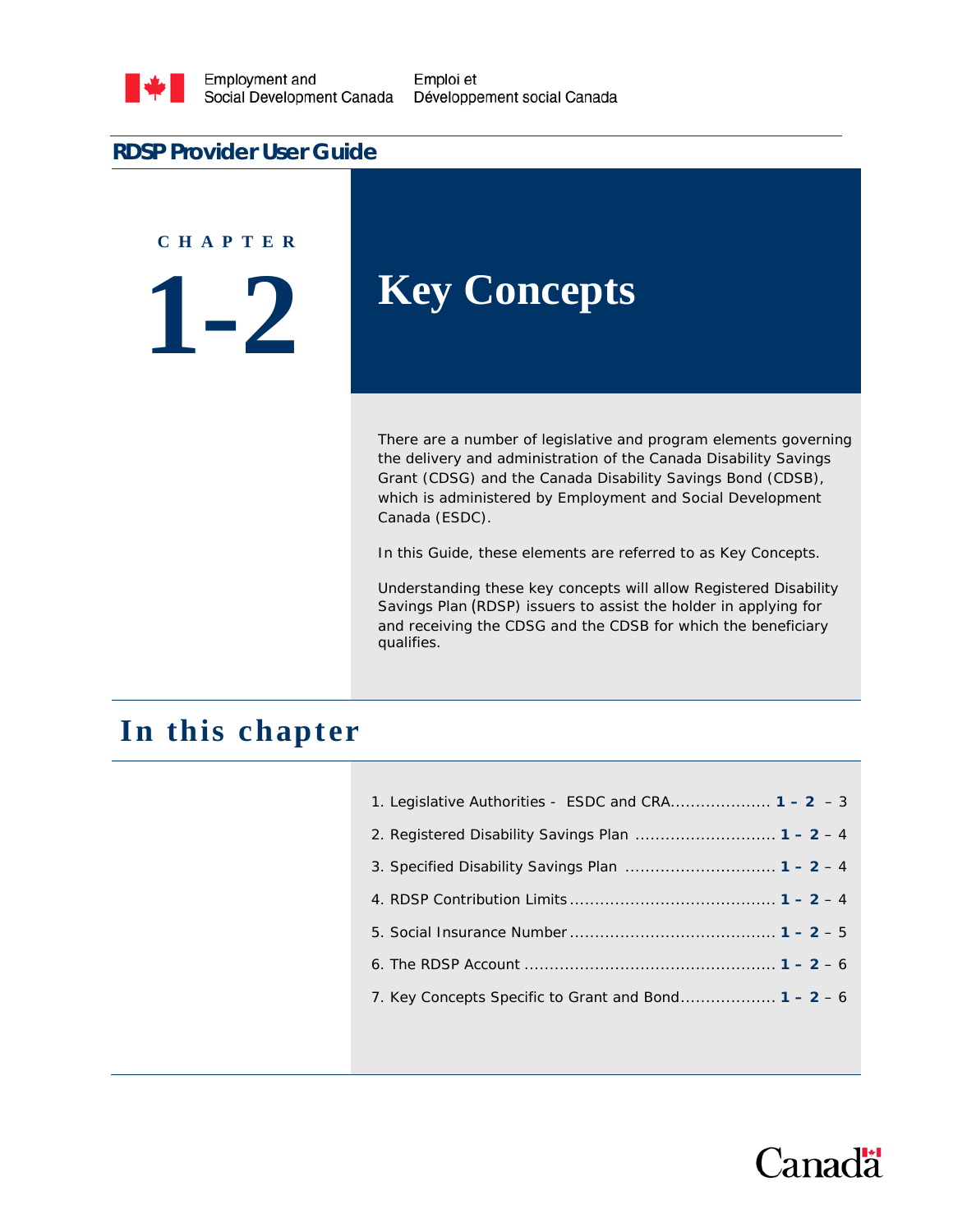## **Table of Contents**

| $\mathbf{1}$   |     |  |  |  |  |
|----------------|-----|--|--|--|--|
|                | 1.1 |  |  |  |  |
|                | 1.2 |  |  |  |  |
|                | 1.3 |  |  |  |  |
| 2              |     |  |  |  |  |
| 3              |     |  |  |  |  |
| 4              |     |  |  |  |  |
| 5.             |     |  |  |  |  |
|                | 5.1 |  |  |  |  |
|                | 5.2 |  |  |  |  |
|                | 5.3 |  |  |  |  |
|                | 5.4 |  |  |  |  |
| 6              |     |  |  |  |  |
| $\overline{7}$ |     |  |  |  |  |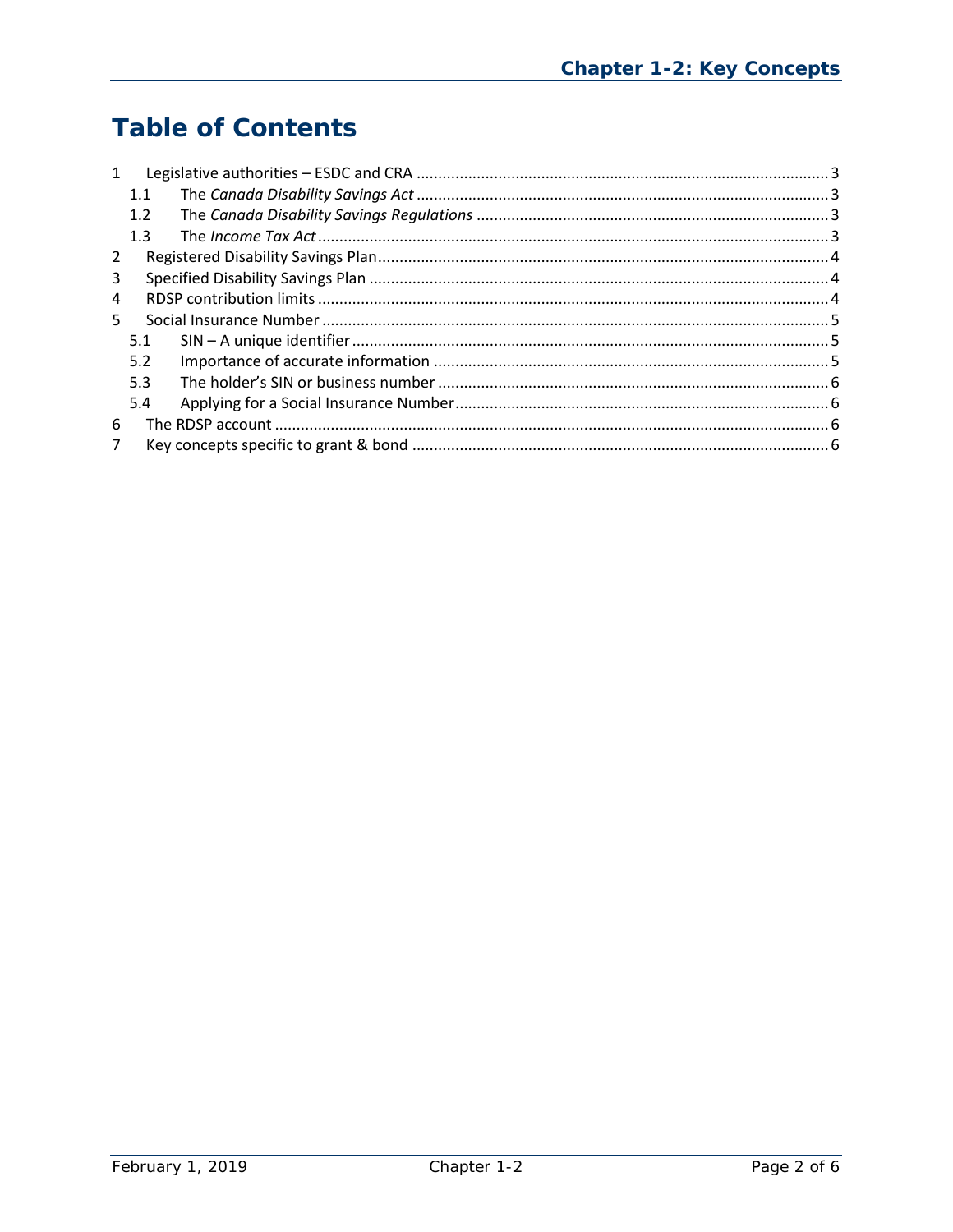## <span id="page-19-0"></span>**1 Legislative authorities – ESDC and CRA**

Employment and Social Development Canada (ESDC) and the Canada Revenue Agency (CRA) work together in administering the CDSG and the CDSB under these legislative authorities:

- The *Canada Disability Savings Act* (CDSA), which authorizes payment of the CDSG and the CDSB.
- The *Canada Disability Savings Regulations* (Regulations) set out the requirements for the payment of the CDSG and the CDSB, the terms and conditions of the Issuer Agreement, and authorize the collection of information.
- The *Income Tax Act* (ITA) governs Registered Disability Savings Plans (RDSPs).

## <span id="page-19-1"></span>**1.1 The** *Canada Disability Savings Act*

The purpose of the CDSA is to encourage long term savings through RDSPs to help people with severe and prolonged disabilities and their families save for the future.

The CDSA **establishes the CDSG and the CDSB** and outlines some of the conditions and obligations with respect to the payment and re-payment of the CDSG and the CDSB.

The CDSA establishes the **amount of CDSG** that may be paid into a beneficiary's RDSP in respect of contributions made to the plan and establishes the **amount of CDSB** that may be paid. The CDSA also sets out the conditions and obligations related to the payment of CDSG and CDSB.

## <span id="page-19-2"></span>**1.2 The** *Canada Disability Savings Regulations*

The Regulations complete the legal framework established by the CDSA for the payment and repayment of the CDSG and the CDSB as well as **ensure consistent treatment and application of program rules**. The Regulations also establish the requirements for the payment of the CDSG and the CDSB, the terms and conditions that must be included in the agreements between ESDC and the issuer authorized to offer the RDSP, the circumstances under which the CDSG and the CDSB must be repaid, and the type of personal information that may be collected by ESDC which is disclosed to CRA.

## <span id="page-19-3"></span>**1.3 The** *Income Tax Act*

Section 146.4 of the ITA provides measures that allow for the **creation and the administration of the RDSP** – the vehicle used for depositing the CDSG and the CDSB. The ITA sets clear guidelines on the conditions required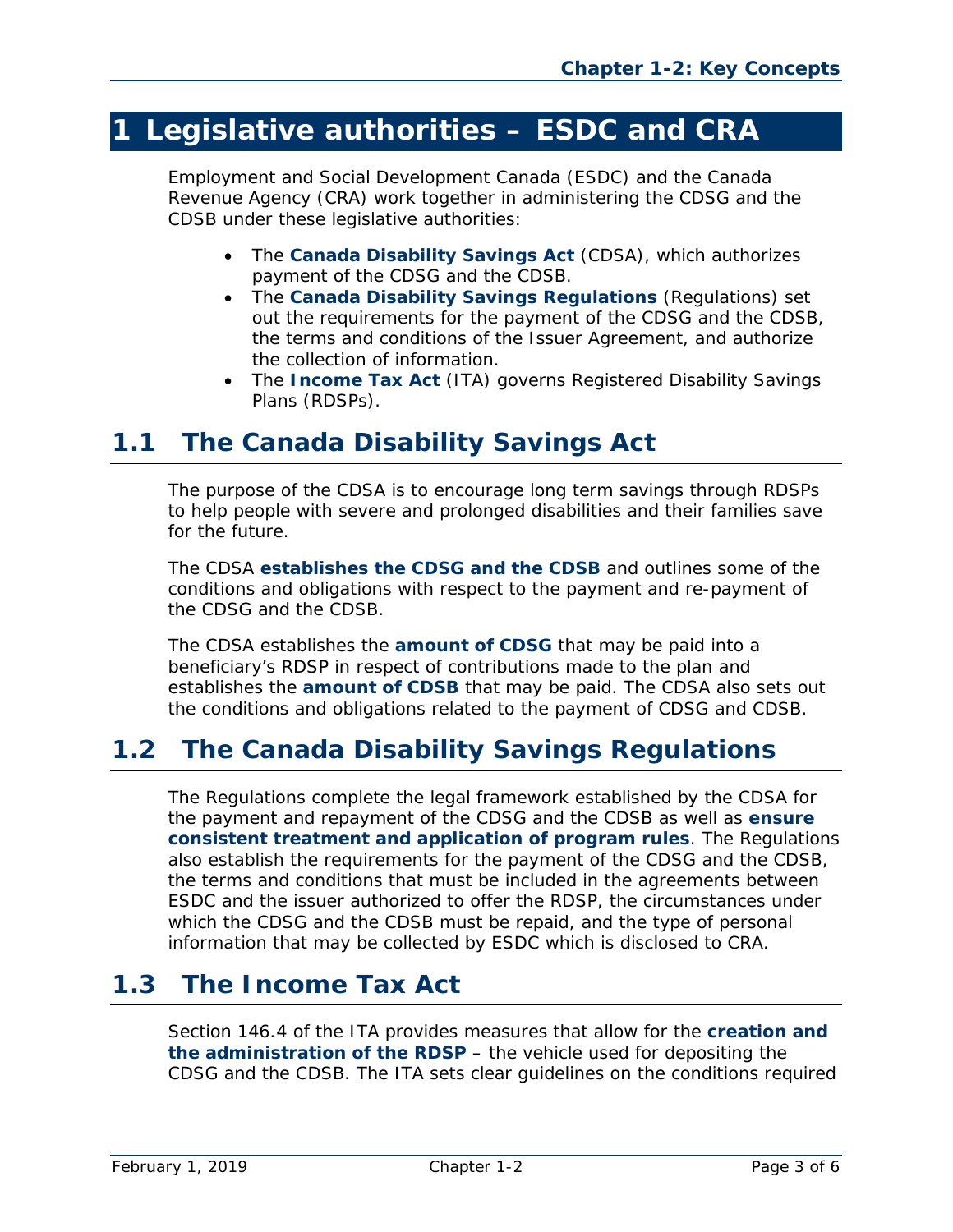in order for the Disability Savings Plan (DSP) of a beneficiary to become an RDSP.

The ITA describes the eligibility criteria for holders and beneficiaries, the types of payment that can be made from the plan, the contribution limits and the taxation of the Disability Assistance Payment (DAP) and the Lifetime Disability Assistance Payment (LDAP).

## <span id="page-20-0"></span>**2 Registered Disability Savings Plan**

As previously noted, an RDSP is a long-term savings plan designed to help people with severe and prolonged disabilities and their families **save for the future**. The holder initiates the RDSP registration process by entering into a DSP with an RDSP issuer and requesting that the DSP be registered with the CRA. Once successfully registered, the DSP becomes an RDSP and, as such, the repository for contributions, grants and/or bonds, and accumulated earnings. **See section 2: Registered Disability Savings Plan (RDSP)**.

The payment of the CDSG and the CDSB has specific requirements. These are addressed in the related chapters. **See section 3: Grant and bond**.

## <span id="page-20-1"></span>**3 Specified Disability Savings Plan**

A Specified Disability Savings Plan (SDSP) is a measure to provide beneficiaries who have a **shortened life expectancy** with greater flexibility to access their RDSP savings. Withdrawals from an SDSP will not trigger a repayment of the assistance holdback amount (AHA) (or the proportional repayment rule) (**see chapter 3-6**). To designate the RDSP as an SDSP, the holder needs to make an election (**see chapter 2-3**).

However, once the election is made, no contributions can be made and the plan will not be entitled to any new CDSG or CDSB. Furthermore, beneficiaries will not be eligible to carry forward any CDSG or CDSB amounts for those years. Education savings rollovers are not permitted when the plan is an SDSP; only rollovers of retirement savings proceeds are permitted.

<span id="page-20-2"></span>The SDSP designation will be removed if the holder requests that the election be reversed or if one of the SDSP conditions is broken.

## <span id="page-20-3"></span>**4 RDSP contribution limits**

For contributions, there is no annual limit, but there is a **lifetime limit of \$200,000**.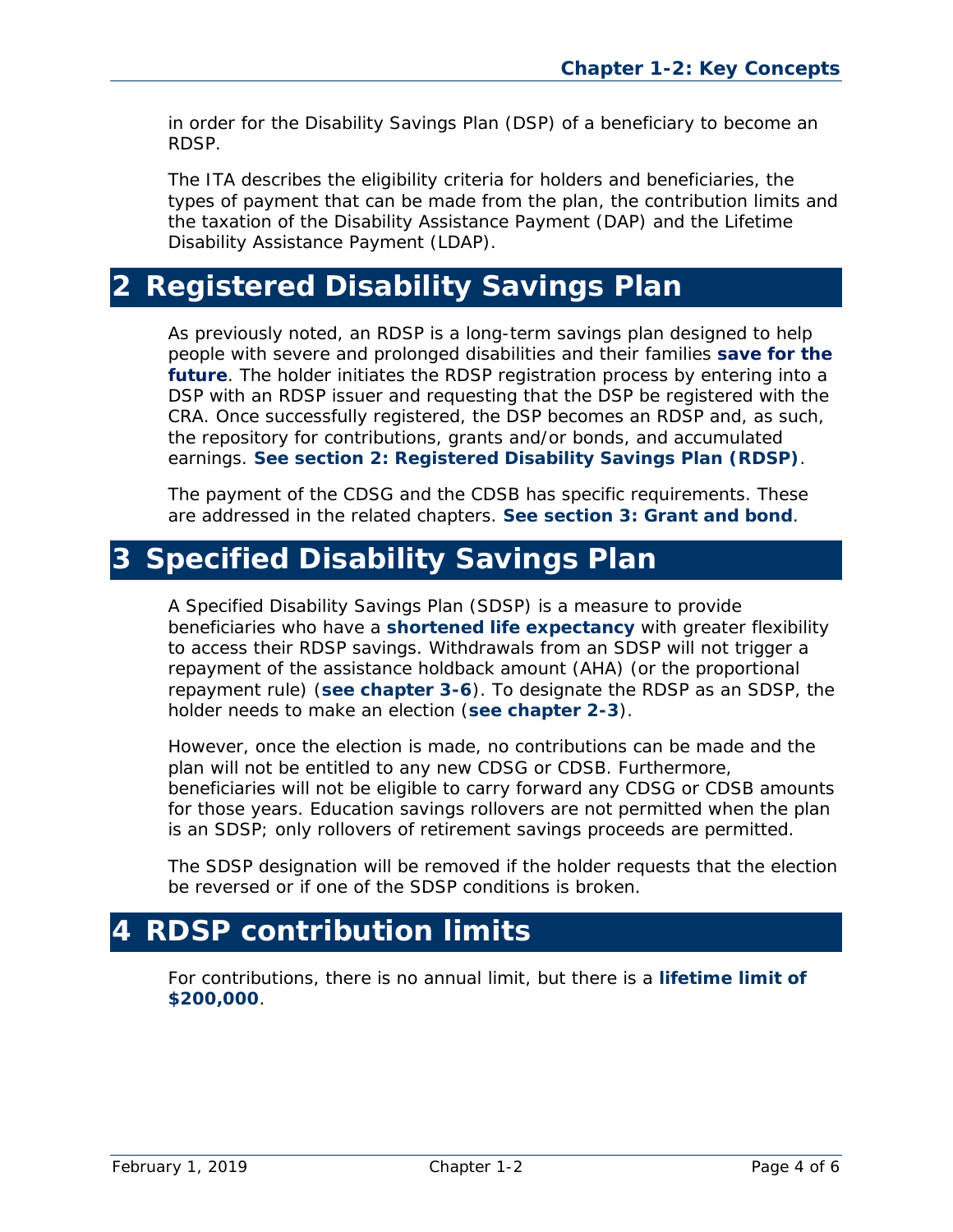## **5 Social Insurance Number**

The Social Insurance Number (SIN) is a key information element used by the Canada Disability Saving Program (CDSP) System. **See chapter 4-1: How to resolve common problems.**

<span id="page-21-0"></span>To establish and register a DSP, a SIN is needed for the beneficiary and all holders. A business number (BN) is needed if the holder is a public department, agency or institution.

The CDSB requires additional SIN information for the primary caregiver. Therefore, when applying for CDSG or CDSB, see **section 3 – Grant and bond** for SIN requirements.

## <span id="page-21-1"></span>**5.1 SIN – A unique identifier**

A SIN is needed for the beneficiary in order **to establish and register a DSP**.

The beneficiary's SIN is used by the CDSP system to:

- provide the CRA with registration information about the plan;
- record RDSP activities; and
- pay CDSG or CDSB.

### **5.2 Importance of accurate information**

The beneficiary's SIN is subject to rigorous validation checks. In order to ensure payment of the CDSG and the CDSB, it is critical to verify the accuracy of the beneficiary's SIN and associated information when completing the RDSP process and applying for the CDSG and the CDSB. **Inaccurate SIN information will delay the DSP's registration** as well as the approval of the payments of the CDSG and the CDSB.

The beneficiary's SIN is electronically validated against the ESDC Social Insurance Registry's (SIR) database in the following manner:

- Every beneficiary information transaction is initially **validated with the SIR** to ensure that the SIN, Given Name, Surname, Birth Date, and Gender reported on the transaction correspond with the information held on file at the SIR.
- <span id="page-21-2"></span>• If the SIR reports that the information provided in the transaction does not match its records, then the CDSP System rejects the transaction and **reports the error** to the issuer in the error report.
- CDSG and CDSB payment will be **delayed until the correction is made,** resubmitted to the CDSP System, and successfully validated at the SIR.